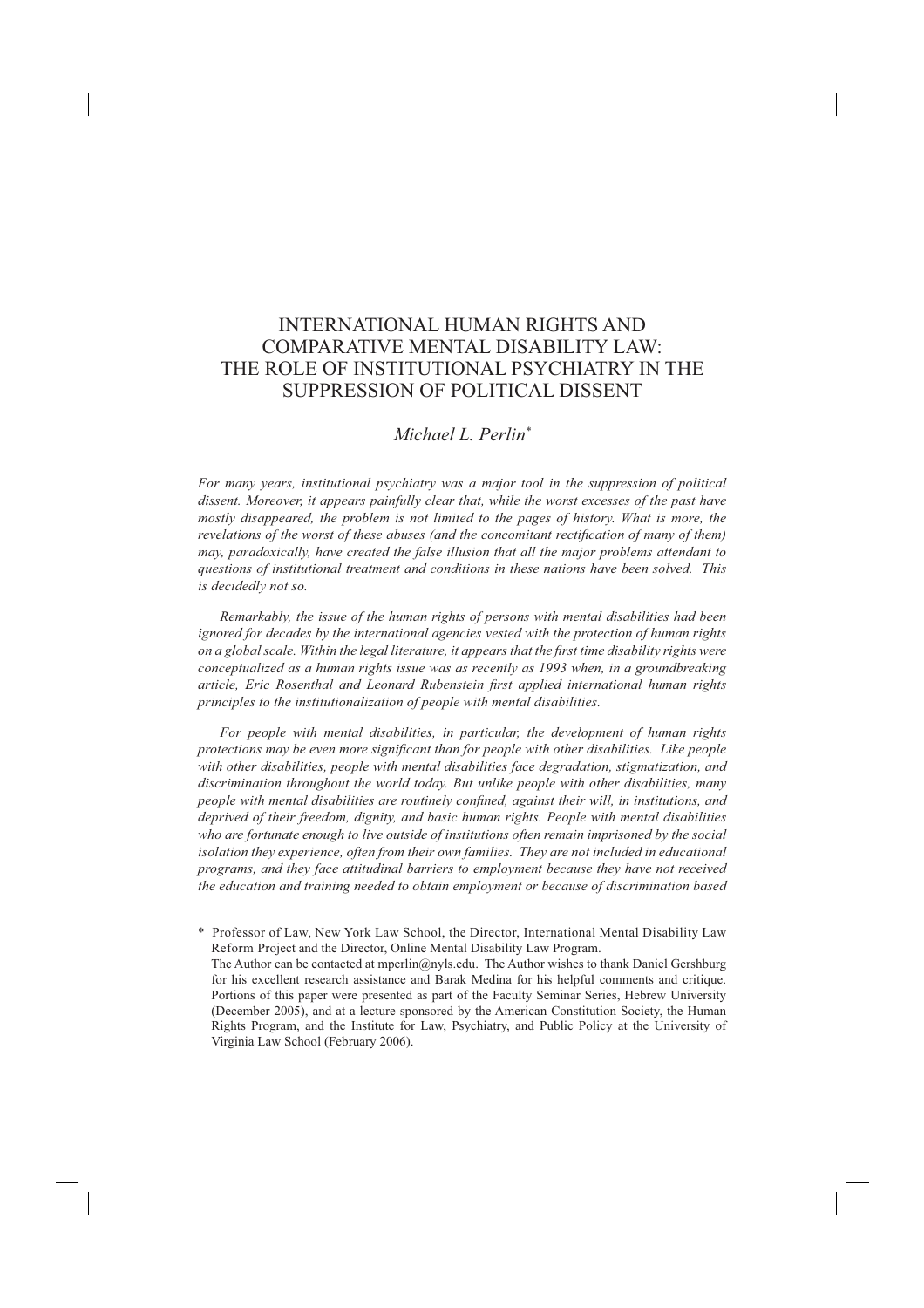*on unsubstantiated fears and prejudice. Only recently have disability discrimination laws and policies in the United States and elsewhere focused on changing such attitudes and promoting the integration of people with disabilities into our schools, neighborhoods, and workplaces.*

*The question remains, however: to what extent has institutional, state-sponsored psychiatry been used as a tool of political suppression, and what are the implications of this pattern and practice? After an Introductory section (Part I), I discuss, in Part II, the first revelations of the dehumanization inflicted on persons with mental disabilities, primarily (but not exclusively) in Soviet Bloc nations. In Part III, I discuss developments after these revelations were publicized. In Part IV, I weigh the extent to which the post-revelation reforms have been effective and meaningful. In Part V, I explain the meanings of sanism and pretextuality, and discuss how they relate to the topic at hand. Then, in Part VI, I raise questions that have not yet been answered, and that, I believe, should help set the research agendas of those thinking about these important issues.* 

# **I.** *Introduction*

Writing several years ago about the need for enforcement of international human rights protections against political abuse, Professor George Alexander concluded that "psychiatric incarceration may occasion a greater intrusion of the rights of the politically unpopular than mere jailing."1 He came to this finding by way of his consideration of the "unique role" of state psychiatry "in discrediting opinion and dehumanizing those with whom one disagrees."2

This is a powerful charge and is one that might appear puzzling to many readers. Because psychiatric intervention is medical treatment, we assume that it has been undertaken for benevolent purposes. Indeed, in rejecting the appellant's argument that the burden-of-proof in involuntary civil commitment cases should be "beyond a reasonable doubt" (the same standard used in criminal cases in the US), the US Supreme Court made it clear that it saw a significant difference between the loss of liberty in a criminal case, and the loss of liberty in a civil commitment case:

> Even though an erroneous confinement should be avoided in the first instance, the layers of professional review and observation of the

<sup>1</sup> George Alexander, *International Human Rights Protection Against Political Abuses,* 37 SANTA CLARA L. REV. 387, 392 (1997). 2 *Id.*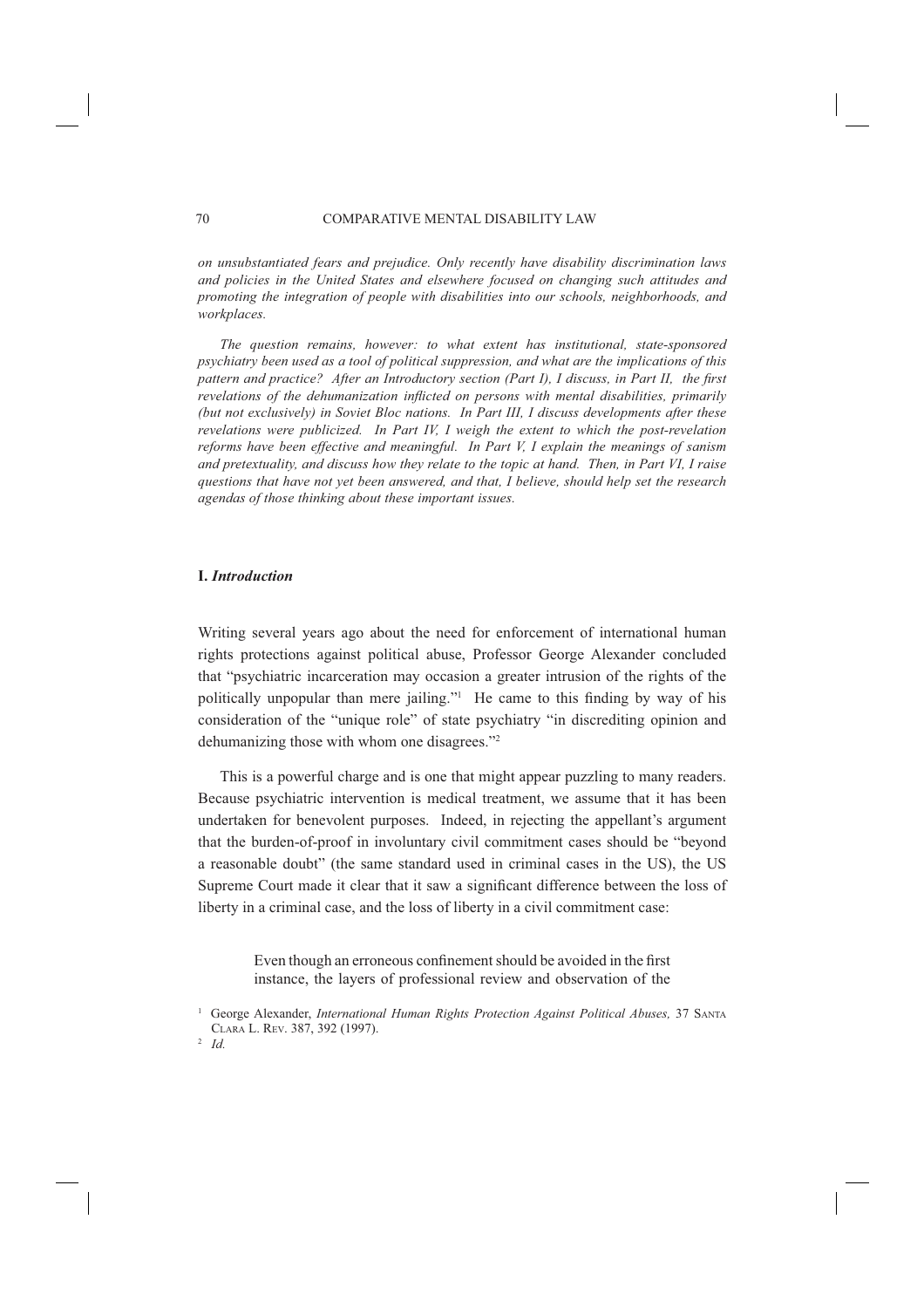patient's condition, and the concern of family and friends generally will provide continuous opportunities for an erroneous commitment to be corrected. It is not true that the release of a genuinely mentally ill person is no worse for the individual than the failure to convict the guilty. One who is suffering from a debilitating mental illness and in need of treatment is neither wholly at liberty nor free of stigma. ...It cannot be said, therefore, that it is much better for a mentally ill person to "go free" than for a mentally normal person to be committed.<sup>3</sup>

Yet, if we are to consider the well-documented history of the use of state psychiatry in the Soviet bloc and in China, we are forced to confront the reality that, for many years, procedural safeguards such as these were totally absent, and institutional psychiatry was a major tool in the suppression of political dissent.<sup>4</sup> Moreover, it appears painfully clear that, while the worst excesses of the past have *mostly*  disappeared,<sup>5</sup> the problem is *not* limited to the pages of history. What is more, the revelations of the worst of these abuses (and the concomitant rectification of many of them) may, paradoxically, have created the false illusion that all the major problems attendant to questions of institutional treatment and conditions in these nations have been solved. This is decidedly not so.<sup>6</sup>

Remarkably, the issue of the human rights of persons with mental disabilities had been ignored for decades by the international agencies vested with the protection of

Psychiatric incarceration of mentally healthy people is uniformly understood to be a particularly pernicious, form of repression, because it uses the powerful modalities of medicine as tools of punishment, and it compounds a deep affront to human rights with deception and fraud. Doctors who allow themselves to be used in this way (certainly as collaborators, but even as victims of intimidation) betray the trust of society and breach their most basic ethical obligations as professionals.

Richard Bonnie, *Political Abuse of Psychiatry in the Soviet Union and in China: Complexities and Controversies,* 30 J. AMER. ACAD. PSYCHIATRY & L. 136, 136 (2002).

<sup>&</sup>lt;sup>3</sup> Addington v. Texas, 441 U.S. 418, 429-430 (1979); see generally 1 MICHAEL L. PERLIN: MENTAL DISABILITY LAW: CIVIL AND CRIMINAL § 2C-5.1a, at 395-400 (2nd ed. 1998). I critique what I characterize as the "pretextual assumptions" of *Addington* in MICHAEL L. PERLIN, THE HIDDEN PREJUDICE: MENTAL DISABILITY ON TRIAL 95-96 (2000) [hereinafter PERLIN, THP]. On the meaning of "pretextuality" in this context, *see infra* Part V.

<sup>4</sup> As Richard Bonnie explains:

<sup>5</sup> But not entirely. *See infra* text accompanying notes 84-90.

<sup>6</sup> Michael Perlin, *International Human Rights and Comparative Mental Disability Law: the Universal Factors,* SYRACUSE J. INT'L L. & COMMERCE (in press 2007).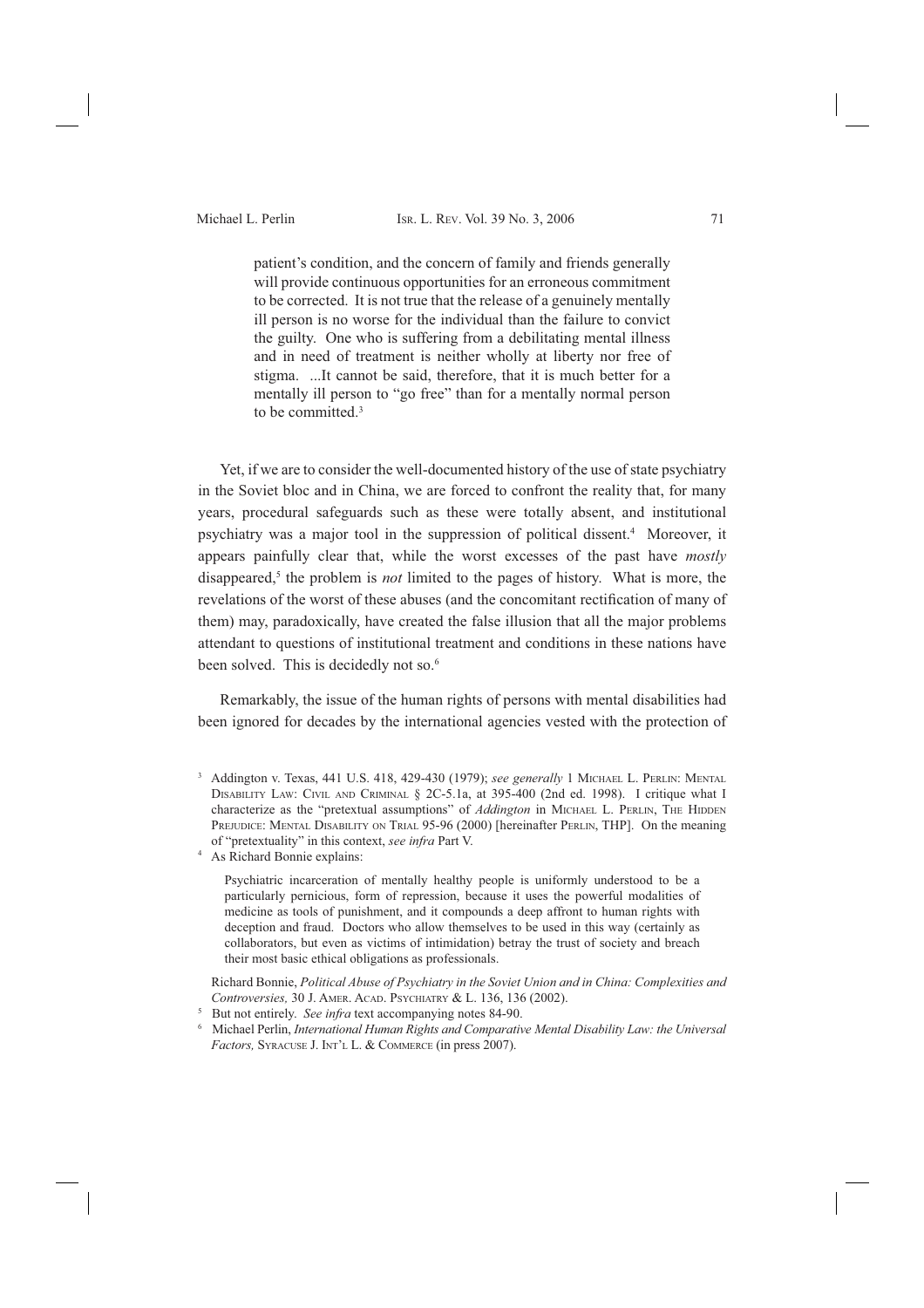human rights on a global scale.<sup>7</sup> Dr. Theresa Degener, a noted disability scholar and activist, thus observed that "drafters of the International Bill of Human Rights [IHBR] did not include disabled persons as a distinct group vulnerable to human rights violations," and that "none of the equality clauses of any of the three instruments of [the IHBR] mention disability as a protected category."<sup>8</sup>

Degener's writings reflect the change that has taken place in disability rights jurisprudence. In 2000, she stated further that "disability has been reclassified as a human rights issue," and that "law reforms in this area are intended to provide equal opportunities for disabled people and to combat their segregation, institutionalization and exclusion as typical forms of disability-based discrimination."9

To some extent, this new interest in human rights protections for people with disabilities tracks a larger international movement to protect human rights,<sup>10</sup> and appears to more precisely track C. Raj Kumar's observation that "the judicial protection of human rights and constitutionalization of human rights may be two important objectives by which the rule of law can be preserved and which may govern future human rights work."11

Within the legal literature, it appears that the first time disability rights was conceptualized as a human rights issue was as recently as 1993 when, in a groundbreaking article, Eric Rosenthal and Leonard Rubenstein first applied international human rights principles to the institutionalization of people with mental disabilities.12 This article was relied on almost immediately by scholars and activists

<sup>7</sup> Text *infra* accompanying notes 8-20 is mostly adapted from MICHAEL L. PERLIN ET AL., INTERNATIONAL HUMAN RIGHTS AND COMPARATIVE MENTAL DISABILITY LAW: CASES AND MATERIALS ch. 1 (2006).

<sup>8</sup> Theresia Degener, *International Disability Law—A New Legal Subject on the Rise: The Interregional Experts'Meeting in Hong Kong, December 13-17, 1999,* 18 BERKELEY J. INTL. L. 180, 187 (2000). The three instruments are the Universal Declaration of Human Rights (1948) (UDHR), the International Covenant on Civil and Political Rights (1966) (ICCPR), and the International Covenant on Economic, Social and Cultural Rights (1966) (ICESCR).

<sup>9</sup> Degener, *supra* note 8, at 181.

<sup>10</sup> *See* B.G. Ramacharan, *Strategies for the International Protection of Human Rights in the 1990s*, 13 HUM. RTS. Q. 155 (1991). Ramacharan is former deputy UN high commissioner for human rights.

<sup>11</sup> C. Raj Kumar, *Moving Beyond Constitutionalization and Judicial Protection of Human Rights— Building on the Hong Kong Experience of Civil Society Empowerment,* 26 LOY. L.A. INT'L &

COMP. L. REV. 281, 281-282 (2003). 12 Eric Rosenthal & Leonard S. Rubenstein, *International Human Rights Advocacy under the Principles for the Protection of Persons with Mental Illness,* 16 INT'L J.L. & PSYCHIATRY 257 (1993).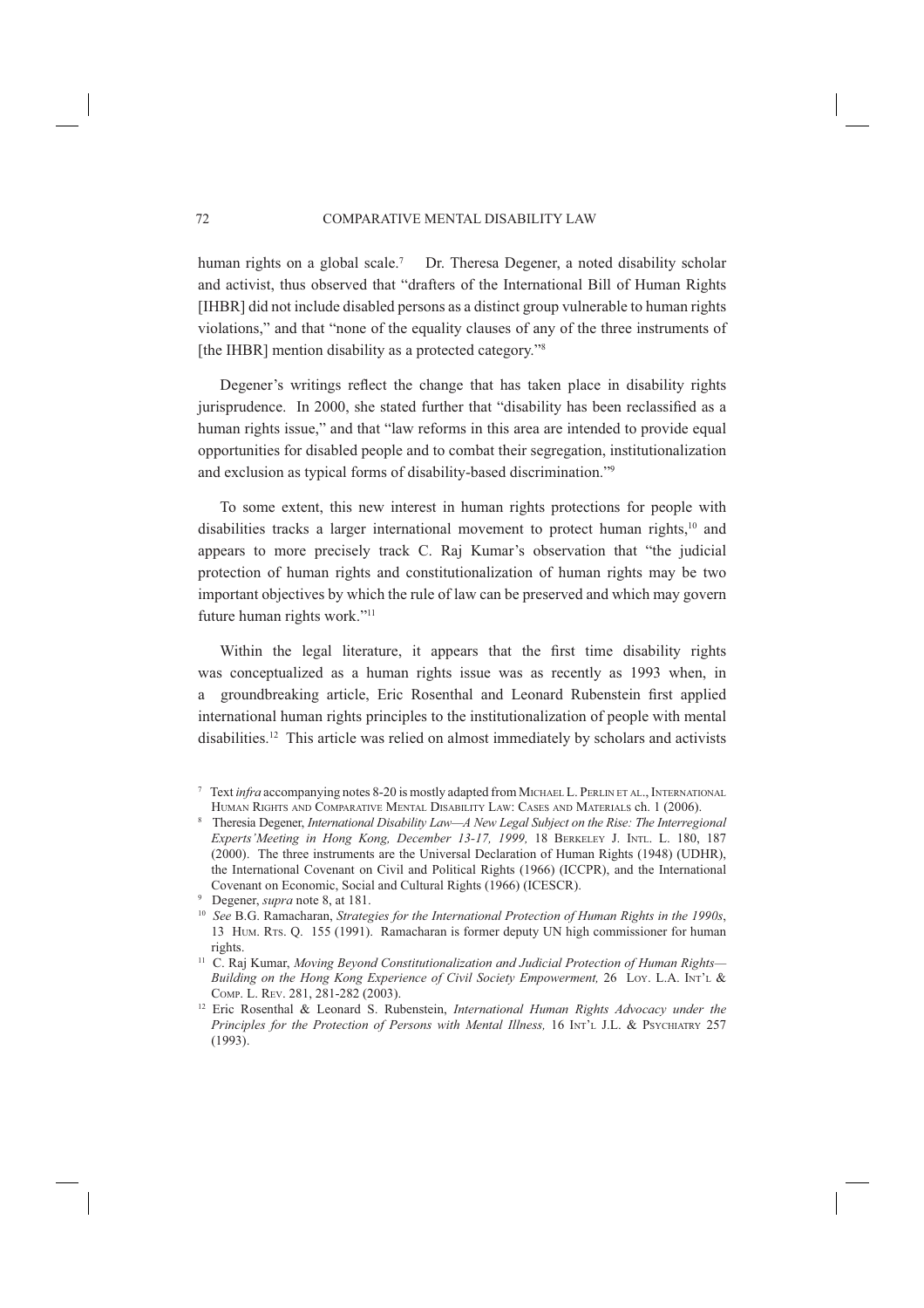studying the human rights implications of mental disability laws in Japan<sup>13</sup> and in Uruguay.14

For people with mental disabilities, in particular, the development of human rights protections may be even more significant than for people with other disabilities. Like people with other disabilities, people with mental disabilities face degradation, stigmatization, and discrimination throughout the world today.15 But unlike people with other disabilities, many people with mental disabilities are routinely confined, against their will, in institutions, and deprived of their freedom, dignity, and basic human rights. People with mental disabilities who are fortunate enough to live outside of institutions often remain imprisoned by the social isolation they experience, often from their own families. They are not included in educational programs, and they face attitudinal barriers to employment because they have not received the education and training needed to obtain employment or because of discrimination based on unsubstantiated fears and prejudice. Only recently have disability discrimination laws and policies in the United States and elsewhere focused on changing such attitudes and promoting the integration of people with disabilities into our schools, neighborhoods, and workplaces.16

I believe that the omnipresent deprivations of freedom, dignity, and human rights are the product of what I refer to as *sanism* and what I refer to as *pretextuality.* I define

<sup>13</sup>*See* Pamela Schwartz Cohen, *Psychiatric Commitment in Japan: International Concern and Domestic Reform,* 14 UCLA PAC. BASIN L. J. 28, 35 n.48 (1995).

<sup>14</sup> *See* Angelika C. Moncada, *Involuntary Commitment and the Use of Seclusion and Restraint in Uruguay: a Comparison with the United Nations Principles for the Protection of Persons with Mental Illness,* 25 U. MIAMI INTER-AM. L. REV. 589, 591 n.6 (1994).

<sup>&</sup>lt;sup>15</sup> See City of Cleburne v. Cleburne Living Center, 573 U.S. 432, 462 (1985) (Marshall, J., dissenting in part), arguing that "The mentally retarded have been subject to a 'lengthy and tragic history' of segregation and discrimination that can only be called grotesque," and describing a regime of state-mandated segregation and degradation . . . that in its virulence and bigotry rivaled, and indeed paralleled, the worst excesses of Jim Crow.

<sup>16</sup> *See e.g.,* Michael L. Perlin, *"What's Good Is Bad, What's Bad Is Good, You'll Find out When You Reach the Top, You're on the Bottom:" Are the Americans with Disabilities Act (and Olmstead v. L.C.) Anything More than "Idiot Wind,"?* 35 U. MICH. J. L. REF. 235 (2001-2002)*;*  Michael L. Perlin, *"I Ain't Gonna Work on Maggie's Farm No More:" Institutional Segregation, Community Treatment, the ADA, and the Promise of* Olmstead v. L.C., 17 T.M. COOLEY L. REV. 53 (2000); Michael L. Perlin,*"For the Misdemeanor Outlaw" The Impact of the ADA on the Institutionalization of Criminal Defendants with Mental Disabilities,* 52 ALABAMA L. REV. 193 (2000); Michael L. Perlin,*"Their Promises of Paradise:" Will Olmstead v. L.C. Resuscitate The Constitutional Least Restrictive Alternative Principle in Mental Disability Law?,* HOUSTON L. REV. 999 (2000) [hereinafter Perlin, *Paradise*]*,* all discussing the Americans with Disabilities Act, *see* 42 U.S.C. §§ 12101 et seq.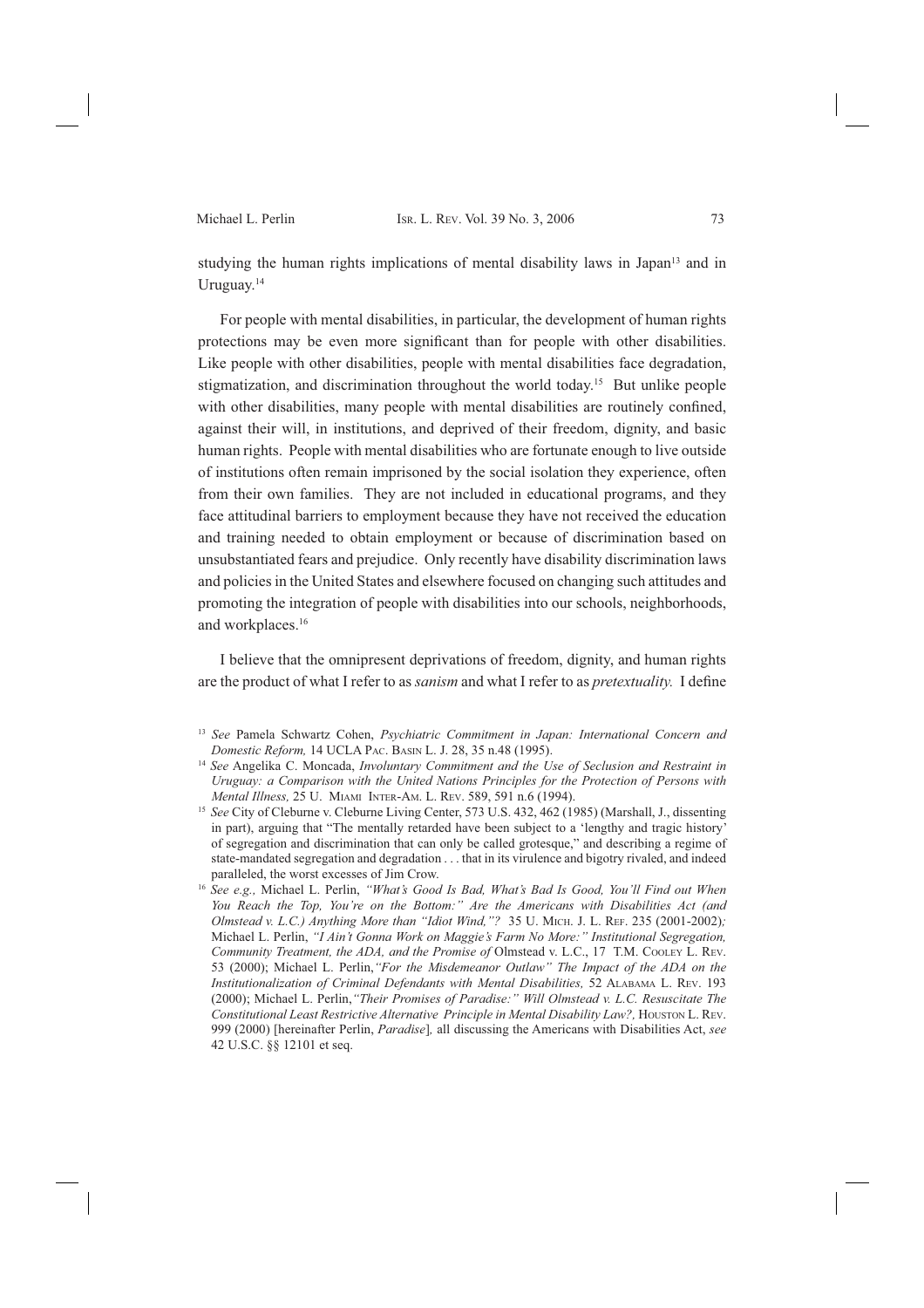*sanism* as an irrational prejudice of the same quality and character of other irrational prejudices that cause (and are reflected in) prevailing social attitudes of racism, sexism, homophobia, and ethnic bigotry, that infects jurisprudence and lawyering practices, that is largely invisible and largely socially acceptable, that is based predominantly upon stereotype, myth, superstition, and deindividualization, and is sustained and perpetuated by our use of a false "ordinary common sense" and heuristic reasoning in an unconscious response to events both in everyday life and in the legal process.<sup>17</sup> And I define *pretextuality* as the ways in which courts accept—either implicitly or explicitly—testimonial dishonesty and engage similarly in dishonest and frequently meretricious decision-making, specifically where witnesses, especially expert witnesses, show a high propensity to purposely distort their testimony in order to achieve desired ends.18 I do not believe we can make any sense of the phenomena that are at the heart of this paper without seriously considering the pernicious impact of sanism and pretextuality on all of mental disability law.<sup>19</sup>

It is clear that, within the past decade, there has been an explosion of interest in the area of human rights and mental disability law<sup>20</sup>—by academics, practitioners, advocates, and self-advocates.<sup>21</sup> And, importantly, organizations such as Amnesty International and the Helsinki Committees have finally—if tardily— recognized that violations of persons' mental health rights are violations of human rights.<sup>22</sup>

- <sup>19</sup>*See, e.g.,* Michael L. Perlin, *She Breaks Just like a Little Girl: Neonaticide, the Insanity Defense, and the Irrelevance of "Ordinary Common Sense,*" 10 WM. & MARY J. WOMEN & L. 1, 6 n.188 (2003); *see generally infra* Part V.
- <sup>20</sup>*See, e.g.,* Michael L. Perlin, *Things Have Changed: Looking at Non-institutional Mental Disability Law Through the Sanism Filter,* 46 N.Y.L. SCH. L. REV. 535, 539 (2002-2003) discussing the recent "explosion of case law and commentary "in this area of the law; *see also* Arlene S. Kanter, *The Globalization of Disability Rights Law,* 30 SYR. J. INT'L L. & COMM . 241, 268 (2003) noting that in recent years the situation has changed dramatically as "the principle of non-discrimination and equality for people with disabilities has entered center stage in the international arena."

22 Symposium Transcript, *The Application of International Human Rights Law to Institutional Mental Disability Law* 21*,* N.Y.L. SCH. J. INT'L & COMP. L. 387, 391 (2002) (Comments of Eric Rosenthal):

I began my research... by examining the human rights studies of non-governmental organizations such as Human Rights Watch and Amnesty International. I also looked at the U.S. Department of State's Country Reports on Human Rights Practices. What I found is shocking: those human rights organizations and human rights reports criticized governments when political dissidents were put in psychiatric facilities, but they did not speak out about the abuses against other people who may or may not have mental disabilities.

<sup>17</sup> PERLIN, THP, *supra* note 3, at 21-58.

<sup>18</sup>*Id*. at 59-76.

<sup>21</sup>*See generally*, 1-5 PERLIN, *supra* note 3; PERLIN, THP, *supra* note 3; MICHAEL L. PERLIN, MENTAL DISABILITY LAW: CASES AND MATERIALS (2nd ed. 2005).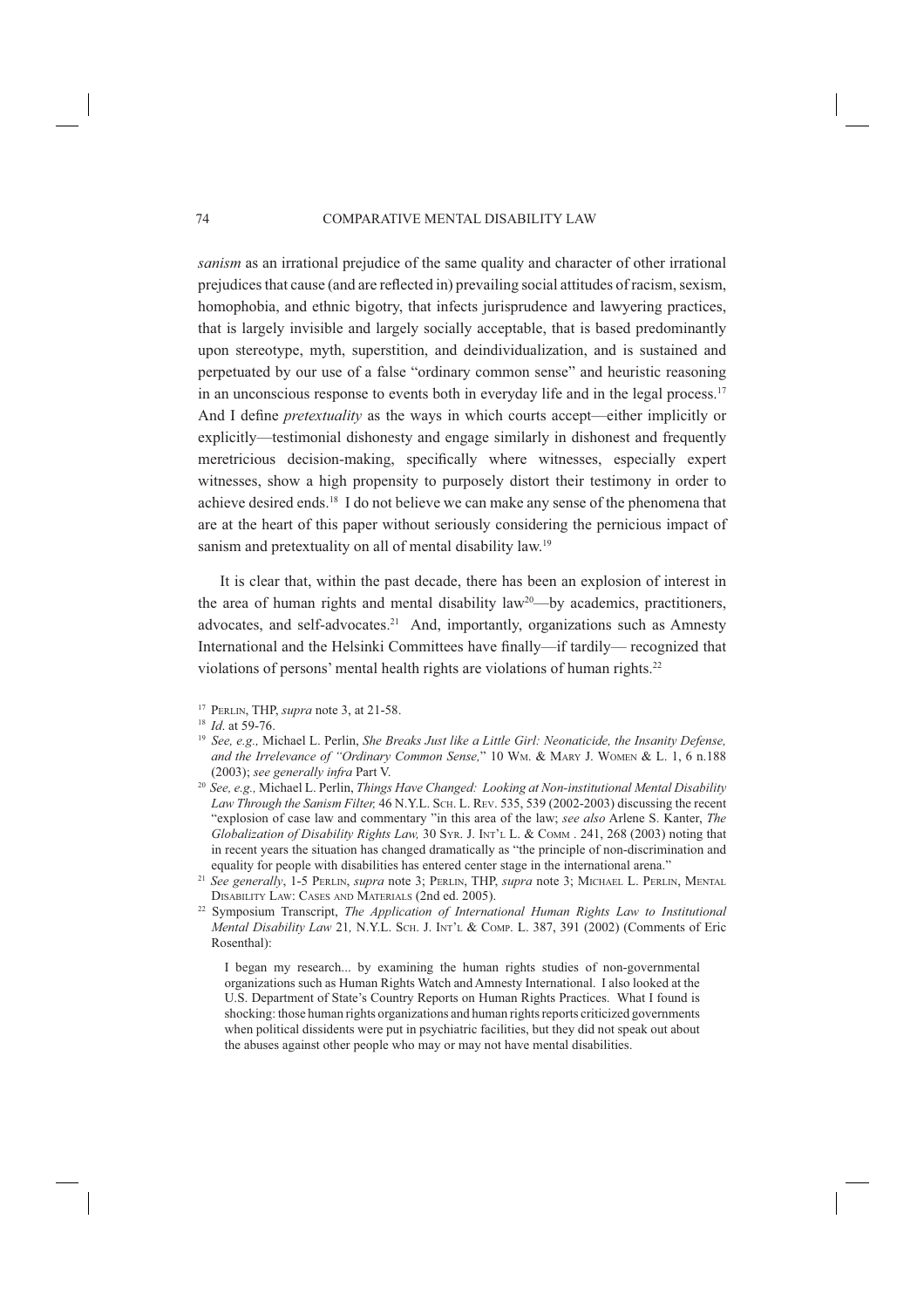The question remains, however: to what extent has institutional, state-sponsored psychiatry been used as a tool of political suppression, and what are the implications of this pattern and practice? Even though the worst excesses of Soviet-sanctioned political suppression came to an end with the dissolution of the Soviet empire, the problem remains a serious one in other nations (most importantly, China). Just as important, the pervasive impact of sanism and pretextuality continue to, globally, contaminate public psychiatric practice. This contamination is particularly corrosive because the dramatic and well-publicized cessation of the Soviet bloc's *political* abuses have lulled us into a false consciousness through which we inaccurately believe that the underlying problems have disappeared. They have not.

This Article will proceed in the following manner. In Part II, I will discuss the first revelations of the "dehumanization" referred to by Professor Alexander. In Part III, I will discuss developments after these revelations were publicized. In Part IV, I will weigh the extent to which the post-revelation reforms have been effective and meaningful. In Part V, I will elaborate upon the meanings of "sanism "and "pretextuality," and discuss how they relate to the topic at hand. Then, in Part VI, I will raise questions that have not yet been answered, and that, I believe, should help set the research agendas of those thinking about these important issues.

# **II.** *The First Revelations*

The history of the use of institutional psychiatry as a political tool was documented by Michel Foucault 40 years ago.<sup>23</sup> Foucault examined the expanded use of the public hospital in France in the 17<sup>th</sup> century, and concluded that "confinement [was an] answer to an economic crisis...reduction of wages, unemployment, scarcity of coin."24 By the 18<sup>th</sup> century, the psychiatric hospital—a place of "doomed and despised idleness"<sup>25</sup> satisfied "the indissociably economic and moral demand for confinement."<sup>26</sup>

*See also,* Krasimir Kanev, *State, Human Rights, and Mental Health in Bulgaria,* 21 N.Y.L. SCH. J. INT'L & COMP. L. 435, 435 (2002). Amnesty International first involved itself in this issue in Bulgaria in 2001.

<sup>&</sup>lt;sup>23</sup> MICHEL FOUCAULT, MADNESS AND CIVILIZATION: A HISTORY OF INSANITY IN THE AGE OF REASON 46-57 (Richard Howard trans. 1965). 24 *Id.* at 47.

<sup>25</sup> *Id.* at 55.

<sup>26</sup> *Id.*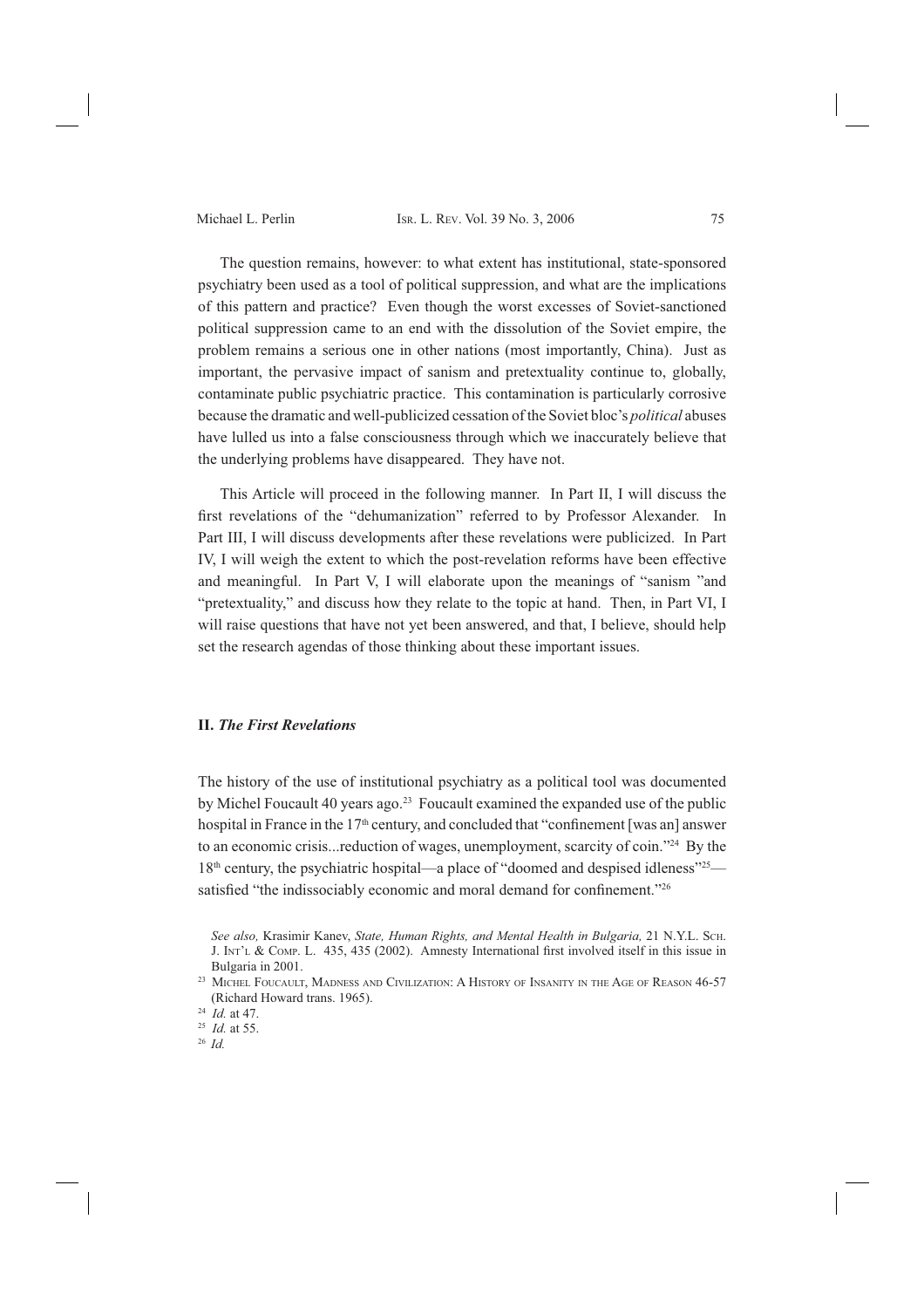The first important modern revelations appear in Sidney Bloch and Peter Reddaway's shattering 1985 study, *Psychiatric Terror: How Soviet Psychiatry is Used to Suppress Dissent.*<sup>27</sup>Bloch and Reddaway documented the cases of nearly 500 political dissenters forcibly hospitalized from 1950-1970.<sup>28</sup> This was accomplished, in large part, by the Soviet approach to diagnosis (and its uniquely broad formulation of "schizophrenia," "a critical factor in labeling dissent as 'mental illness.'"29 Bloch and Reddaway revealed that Soviet forensic psychiatrists diagnosed dissenters as expressing "paranoid reformist delusional ideas" in case reports;<sup>30</sup> the patient's conviction that "the state ... must be changed" was seen as an indicia of mental illness.<sup>31</sup> This tactic served three interrelated ends: It allowed the government to avoid the sorts of procedural safeguards that are normally associated with criminal prosecution.32 Second, the stigma of a "mentally ill" label effectively discredits the politics of the person being so labeled.<sup>33</sup> Finally, because there were, at that time, no maximum terms to civil commitments,  $34$  confinement to psychiatric hospitals was indefinite.  $35$ 

Studies such as the one done by Bloch and Reddaway awakened the West to the realities of the ways that psychiatry was being misused in the service of totalitarian political regimes, a misuse that continued until the 1990s. Of course, as Bonnie has noted,"The risks of mistake and abuse are further magnified, of course, in totalitarian societies, where the state has the power and inclination to bend all institutions to its will and, where the counterforces may be weak or nonexistent, depending on the country's pretotalitarian history."36 Not coincidentally, reports such as this provided activists with the first important evidence that international human rights law was

- <sup>33</sup> On how it is socially acceptable to use pejorative labels to describe and single out persons with mental illness, *see* Michael L. Perlin, "*Where the Winds Hit Heavy on the Borderline:" Mental Disability Law, Theory and Practice, Us and Them,* 31 LOYOLA L.A. L. REV. 775, 786 (1998).
- <sup>34</sup> *Compare* State v. Fields, 390 A. 2d 574 (N.J. 1978) (establishing right to periodic review of commitments at which state bears burden of proof); *see generally,* 1 PERLIN, *supra* note 3, § 2C-6.5c, at 456-62.

<sup>&</sup>lt;sup>27</sup> SIDNEY BLOCH & PETER REDDAWAY, PSYCHIATRIC TERROR: HOW SOVIET PSYCHIATRY IS USED TO SUPPRESS DISSENT 280-330 (1977).

<sup>&</sup>lt;sup>28</sup> SIDNEY BLOCH & PETER REDDAWAY, SOVIET PSYCHIATRIC ABUSE: THE SHADOW OVER WORLD PSYCHIATRY (1984).

<sup>&</sup>lt;sup>29</sup> Sidney Bloch & Peter Reddaway, *Psychiatrists and Dissenters in the Soviet Union*, in THE BREAKING OF BODIES AND MINDS: TORTURE, PSYCHIATRIC ABUSE, AND THE HEALTH PROFESSIONS 132, 147-158 (Eric Stover & Elena O. Nightingale eds., 1985).

<sup>30</sup> *Id.*

<sup>&</sup>lt;sup>31</sup> *Id. Compare* Addington v. Texas, 441 U.S. 418 (1979).

<sup>35</sup> *See* Alexander, *supra* note 1, at 391.

<sup>36</sup> Bonnie, *supra* note 4, at 140.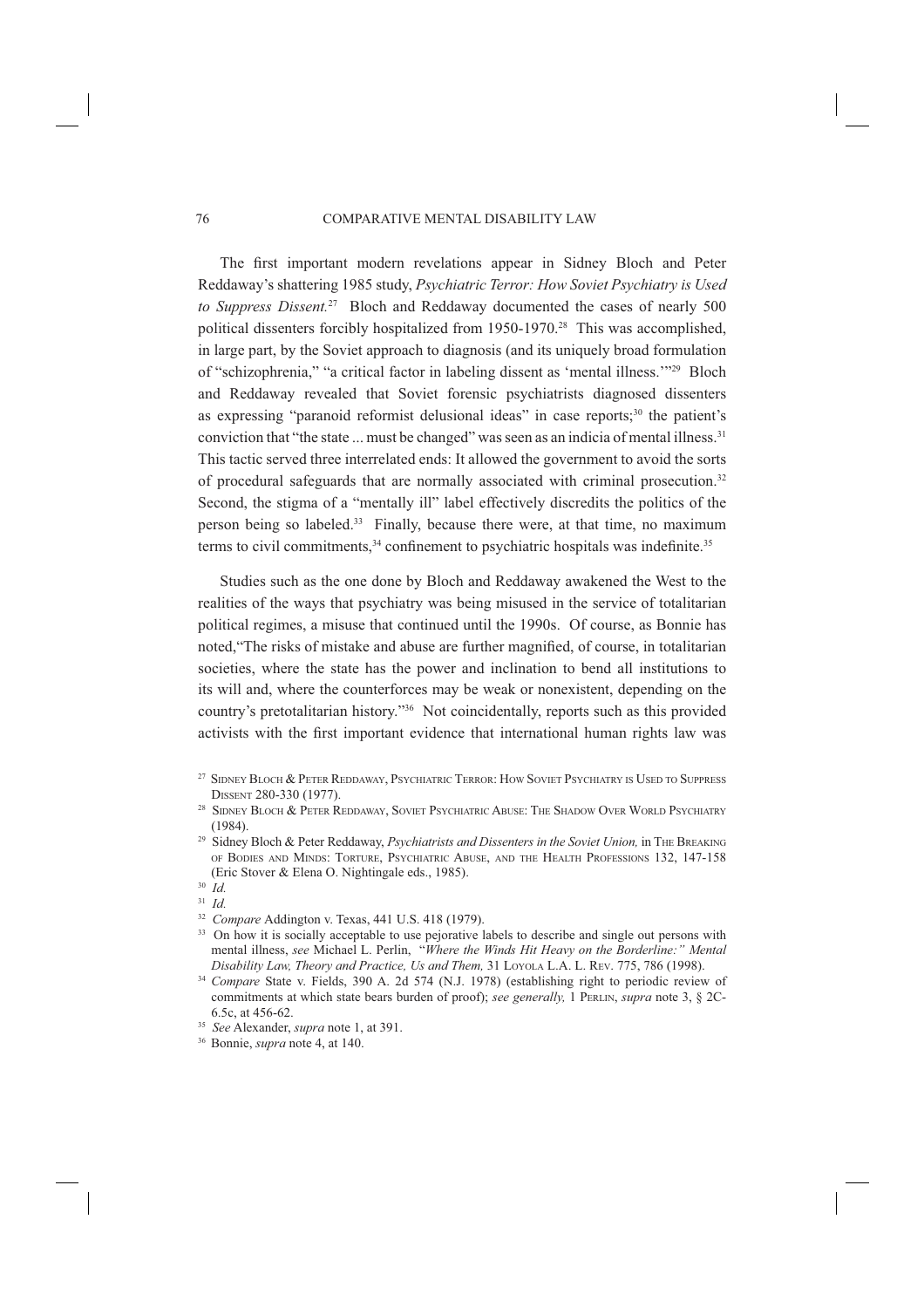potentially an important tool for countries "without democratic and constitutional systems because it may provide the only genuine safeguard against the abuse of persons with mental disabilities—abuse that may be based on political, social, or cultural grounds."37

By 1989, changes in the political climate in the Soviet Union led the Soviet government—over the objection of the psychiatric leadership38—to allow a delegation of psychiatrists and academics from the United States, representing the U.S. Government, to conduct extensive interviews of suspected victims of abuse and to make unrestricted site visits to hospitals selected by the delegation.<sup>39</sup> Reporting on this issue in 1999, Professors Richard Bonnie (one of the members of the delegation) and Svetlana Polubinskaya explained:

> The investigation by the U.S. delegation provided unequivocal proof that the tools of coercive psychiatry had been used, even in the late 1980s, to hospitalize persons who were not mentally ill and whose only transgression had been the expression of political or religious dissent. Most of the patients interviewed by the delegation had been charged with political crimes such as anti-Soviet agitation and propaganda or defaming the Soviet state. Their offenses involved behavior such as writing and distributing anti-Soviet literature, political organizing, defending the rights of disabled groups and furthering religious ideas.

- 37 Lawrence O. Gostin & Lance Gable, *The Human Rights of Persons With Mental Disabilities: A Global Perspective on the Application of Human Rights Principles to Mental Health,* 63 Mp. L. REV. 20, 21 (2004). *See also* Bonnie, *supra* note 4, at 140. "The Soviet experience was significant because it provided a vivid illustration of the risks associated with unchecked psychiatric power, and the importance of erecting institutional safeguards to minimize these risks in the context of involuntary hospitalization and treatment."
- <sup>38</sup> Bloch and Reddaway explain that Soviet psychiatrists who rendered such diagnoses (referred to as "core psychiatrists") received many contingent benefits for cooperating with the authorities:

The rewards of the good life include access to a variety of privileges and benefits not available to ordinary Soviet citizens. The core psychiatrist is likely to travel abroad, as a tourist or as an attendant at a conference, to have access to stores selling luxury goods at moderate prices, to have a country cottage, and to take vacations at special sanatoria. Their salaries are about three times higher in real terms than those of ordinary psychiatrists.

39 Richard J. Bonnie & Svetlana V. Polubinskaya, *Unraveling Soviet Psychiatry,* 10 J. CONTEMP. LEG. ISS. 279, 279 (1999). *See also* Richard Bonnie, *Soviet Psychiatry and Human Rights: Reflections in the Report of the U.S. Delegation,* 18 LAW, MED. & HEALTH CARE 123 (1990).

BLOCH & REDDAWAY, *supra* note 27, at 322.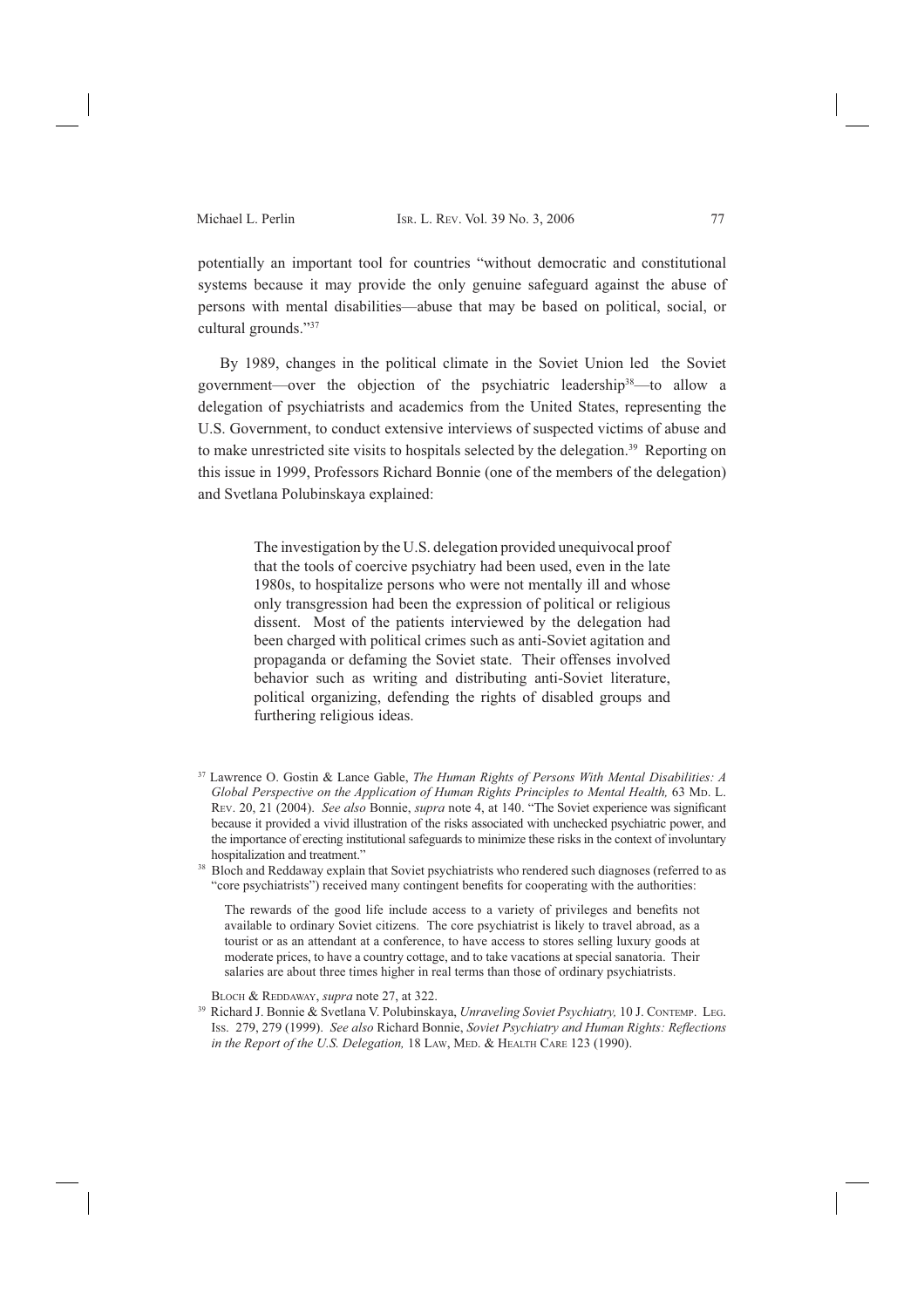Under applicable laws of Russia and the other former Soviet Republics, a person charged with crime could be subjected to custodial measures of a medical nature if the criminal act was proven and the person was found non-imputable due to mental illness.40 Non-imputable offenders could be placed in maximum security hospitals (the notorious special hospitals) or in ordinary hospitals depending on their social dangerousness.<sup>41</sup>

The delegation found that no clinical basis existed for the judicial finding of non-imputability in seventeen of these cases. In fact, the delegation found no evidence of mental disorder of any kind in fourteen cases. In all likelihood, these individuals are representative of many hundreds of others who were found nonimputable for crimes of political or religious dissent in the U.S.S.R., mainly between 1970 and 1990.<sup>42</sup>

Glumly, Bonnie and Polubinskaya concluded that this repressive use of psychiatry in Russia was made "inevitable"43 by the "communist regime's intolerance for dissent, including any form of political or religious deviance, and by the corrosive effects of corruption and intimidation in all spheres of social life."44 On this point, they indicted "a subset of Soviet psychiatrists<sup>45</sup> [who] knowingly collaborated with the KGB to subject mentally healthy dissidents to psychiatric punishment, in blatant violation of professional ethics and human rights."46 In this respect, they concluded, "abuse of psychiatry in the Soviet Union had less to do with psychiatry per se than with the repressiveness of the political regime of which the psychiatrists were a part."47

<sup>40</sup> *See generally,* Jerry D. Baker, *Nonimputability in Soviet Criminal Law: The Soviet Approach to the Insanity Plea,* 11 LAW & PSYCHOL. REV. 55 (1987).

<sup>41</sup> RSFSR arts. 58-61 (Criminal Code) (1962) reprinted in THE SOVIET CODES OF LAW 88-89 (Harold J. Berman & James W. Spindler trans., William B. Simons ed., 1980) SOVIET CODES; RSFSR arts. 410-413 (Code of Criminal Procedure 1962) reprinted in SOVIET CODES OF LAW, *id.* at 315-316.

<sup>42</sup> Bonnie & Polubinskaya, *supra* note 39, at 280-282.

<sup>43</sup>*Id.* at 283-284.

<sup>44</sup> *Id.*

<sup>&</sup>lt;sup>45</sup> These were ones who were associated primarily with Moscow's Serbskii Institute for General and Forensic Psychiatry. *Id.*

<sup>46</sup> *Id.*

<sup>47</sup>*Id.* at 283-84 (most footnotes omitted). *See id.* at 284-285:

The roots of the problem lie much deeper in the attitudes and training of Soviet psychiatrists, and in the role of psychiatry in Soviet society. Repression of political and religious dissidents was only the most overt symptom of an authoritarian system of psychiatric care in which an expansive and elastic view of mental disorder encompassed all forms of unorthodox thinking, and in which psychiatric diagnosis was essentially an exercise of social power.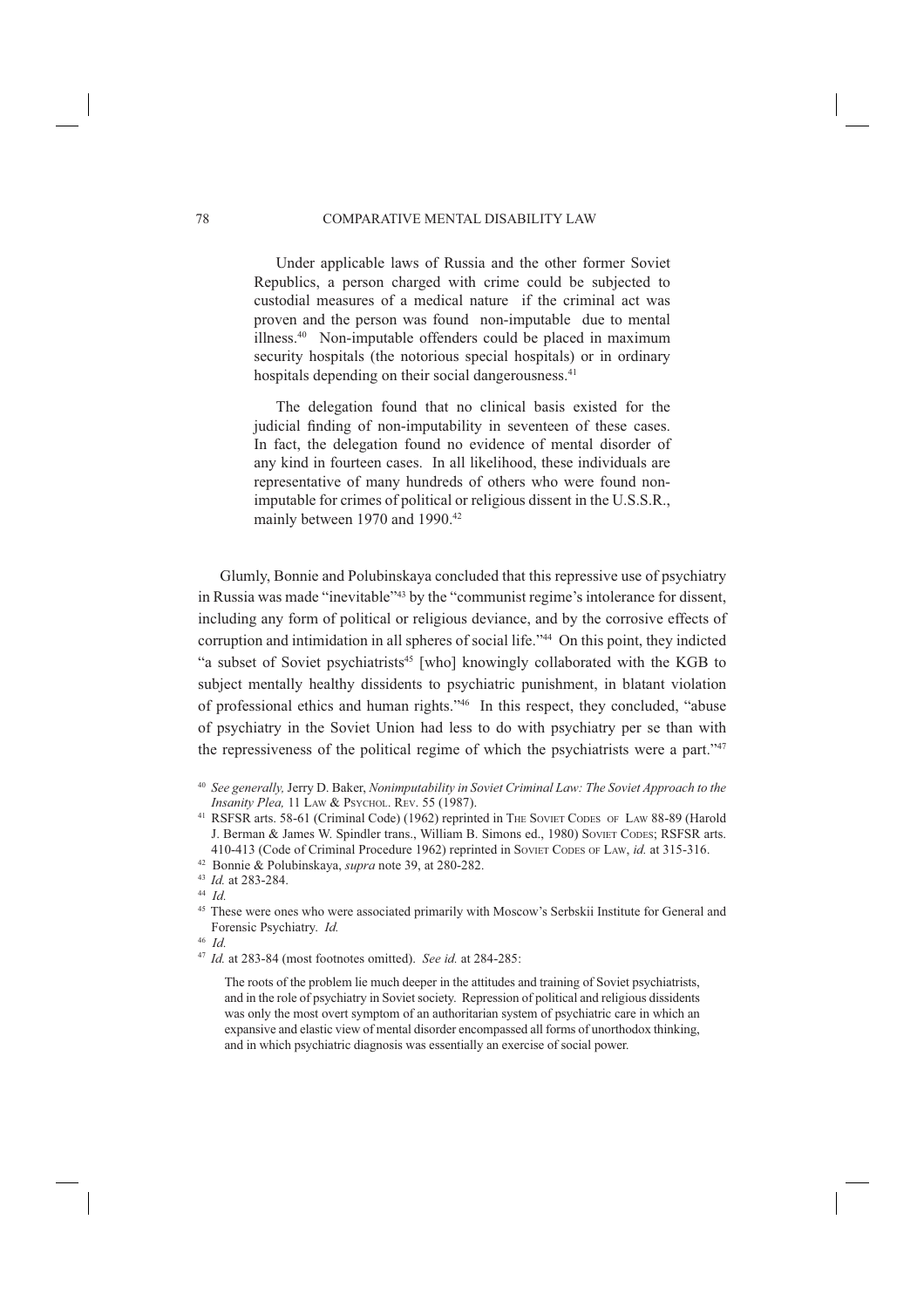Indeed, "psychiatry was a state institution," and "the social prestige of psychiatrists lay almost entirely in their role as agents of social control, and psychiatrists were more closely aligned with the police than with other specialties in medicine."48

More recent studies of other Soviet bloc nations revealed similar patterns of behavior. Krassimir Kanev, Bulgaria's leading human rights activist, has noted, "Observations show that in the absence of an accurate definition of 'danger,'<sup>49</sup> Bulgarian psychiatry, as well as the Bulgarian judiciary, combine clinical criteria with the values of society in an astonishing way."<sup>50</sup> A review of civil commitment in Romania reveals a practice that can only be characterized as macabre:

> During the Ceaucescu regime, Article 114 was used in conjunction with Decree Law 12, On the Medical Treatment of Dangerously Mentally Ill Persons, to systematically confine dissidents, on the recommendation of the State Prosecutor or health authorities, as mentally ill persons. Dissent, often expressed through the propagation of anti-state propaganda or illegal departure from the country,51 was itself viewed as a symptom of severe mental illness.

Propaganda of a Fascist nature and propaganda against the socialist state, committed by any means in public, is punished by a sentence of imprisonment from 5 to 15 years and the forfeiture of certain rights. Propaganda or the undertaking of any action with the aim of changing the Socialist system or activities which could result in a threat to the security of the state will be punished by a sentence of imprisonment from 5 to 15 years and the forfeiture of certain rights.

#### Article 245 provided:

Entering or leaving the country through illegal crossing of the frontier will be punished by a sentence of imprisonment from 6 months to 3 years. The acquisition of means or

<sup>48</sup>*Id.* at 287-288.

<sup>49</sup> On the multiple textures of the word "danger" in this context, *see* 1 PERLIN, *supra* note 3, § 2A-4.1, at 92-101. To be subject to involuntary civil commitment, one must be seriously mentally ill, and, as a result of that mental illness, a likely danger to self or others. *See id.* § 2A-4.2, at 101-04. On the relationship between involuntary civil commitment and the United Nations' *Principles for the Protection of Persons with Mental Illness and the Improvement of Mental Health Care (MI Principles)*, *see* Bruce Winick, *Therapeutic Jurisprudence and the Treatment of People with Mental Illness in Eastern Europe: Construing International Human Rights Law,* 21 N.Y.L. SCH. J. INT'L & COMP. L. 537, 556-559 (2002); Eric Rosenthal & Clarence J. Sundram, *International Human Rights in Mental Health Legislation,* 21 N.Y.L. SCH. J. INT'L & COMP. L. 469, 527-531 (2002).

<sup>50</sup> Kanev, *supra* note 22, at 439.

<sup>51</sup> Romania Decree Law 12. *See generally* INTERNATIONAL ASSOCIATION ON THE POLITICAL USE OF PSYCHIATRY, INFORMATION BULLETIN No. 6 (Mar. 1983). Article 166 stated: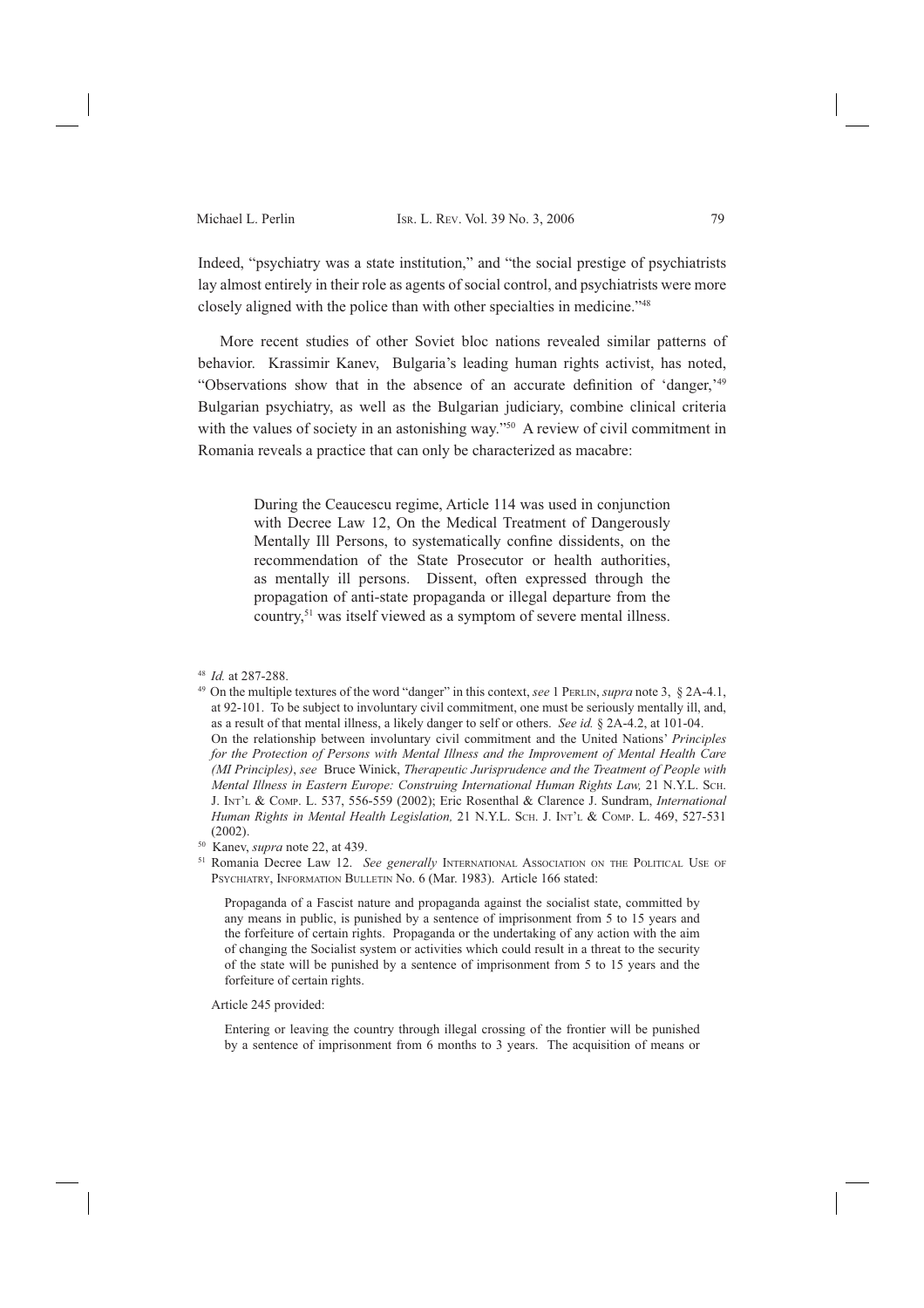One psychiatrist in Romania, interviewed for this article, explained why, in his opinion, this had to be true:

Under Ceaucescu, political opponents could not exist.... In Ceaucescu's time, there was a man who said in the street with a banner, "Down with Ceaucescu." Strictly professionally speaking, it was difficult to believe that this was a real political opinion because it was so obvious that no one would allow him to express himself, so he had to be delusional and couldn't adjust. Real political opposition [sic] were subversive. $52$ 

Romania's characterization of individuals attempting to flee as mentally ill criminals reflected the former Soviet view that crossing the border is a sign of mental illness, as is distributing religious leaflets. $53$  Reliance on such behaviors as the basis for a diagnosis of mental illness is problematic for both the patient and the psychiatrist. As Ochberg and Gunn have explained:

> The psychiatrist has a dilemma. If he accepts society's definition of madness without using his own separate criteria, he becomes a depository for all sorts of problems unrelated to medicine and he risks becoming an agent of society for the enforcement of contemporary mores. On the other hand, if he takes the opposite view to extremes, he ends up by refusing to treat any patient whose only symptoms are behavioral and who does not show organic changes.<sup>54</sup>

This state of affairs is not and was not limited to Russia and the Soviet Bloc. Robin Munro's monumental study of state psychiatry in China paints an equally bleak picture. Munro charged that Chinese state psychiatry engaged in what he characterized as hyper-diagnosis, or "the excessively broad clinical determination of

instruments of the undertaking of measures from which it unequivocally follows that the offender intends to cross the frontier illegally will also be regarded as an attempt.

Sana Loue, *The Involuntary Civil Commitment of Mentally Ill Persons in the United States and Romania: A Comparative Analysis,* 23 J. LEGAL MED. 65 (1996).

<sup>52</sup> *Id.*

<sup>&</sup>lt;sup>53</sup> Id., quoting Thersa C. Smith & Thomas A. Ouszreuk. No Asylum: State Psychiatric Repression IN THE FORMER USSR 65 (1996).

<sup>54</sup> Frank M. Ochberg & John Gunn, *The Psychiatrist and the Policeman,* 10 PSYCH. ANNALS. 35 (1980).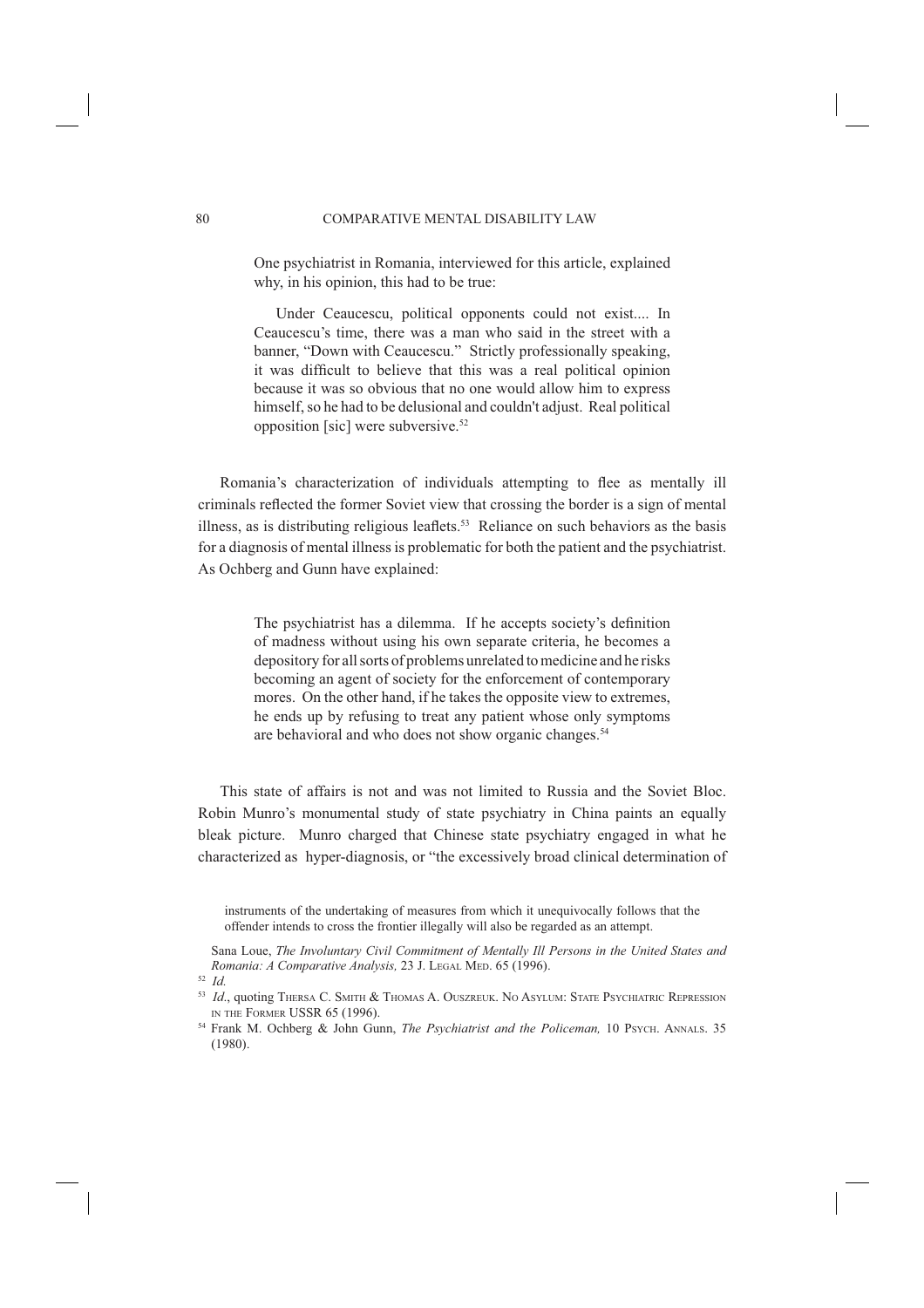mental illness,"55 as reflected in:

a tendency on the part of forensic psychiatrists to diagnose as severely mentally ill, and therefore legally non-imputable for their alleged offenses, certain types of dissident or nonconformist detainees who were perceived by the police as displaying a puzzling `absence of instinct for self-preservation 'when staging peaceful political protests, expressing officially banned views, pursuing legal complaints against corrupt or repressive officialdom, etc.<sup>56</sup>

Munro characterized another category of politically motivated ethical abuse that found in China as "severe medical neglect," resulting in "numerous mentally ill individuals being sent to prison as political 'counter-revolutionaries' and then denied all medical or psychiatric care for many years in an environment bound only to worsen their mental condition."57 Here, he charged that China engaged in "the deliberate withholding of such care from political offenders whom the authorities had already clearly diagnosed as being mentally ill."58

Munro drew on empirical studies showing that of 222 cases examined in which diagnoses of schizophrenia were made, there were fifty-five cases of a political nature, and forty-eight cases involving "disturbances of social order."59 From these statistics (comparing them to the cohort of those diagnosed with serious mental illness who had been charged with violent felonies), Munro concluded that "so-called political cases and also those involving disturbance of public order are evidently seen by China's legal-medical authorities as representing no less serious and dangerous a threat to society than cases of murder and injury committed by genuinely psychotic criminal offenders."60

<sup>55</sup> Robin Munro, *Judicial Psychiatry in China and Its Political Abuse,*14 COLUM. J. ASIAN L. 1, 26-27 (2000). As of the time of the writing of this Article, Munro was director of the Hong Kong office of Human Rights Watch; he subsequently was appointed to be senior research fellow at the Centre of Chinese Studies of the University of London.

<sup>56</sup>*Id.* at 26.

<sup>57</sup>*Id.* at 26-27.

<sup>58</sup>*Id.*

<sup>59</sup>*Id.* at 84.

<sup>60</sup> *Id.* at 84-85.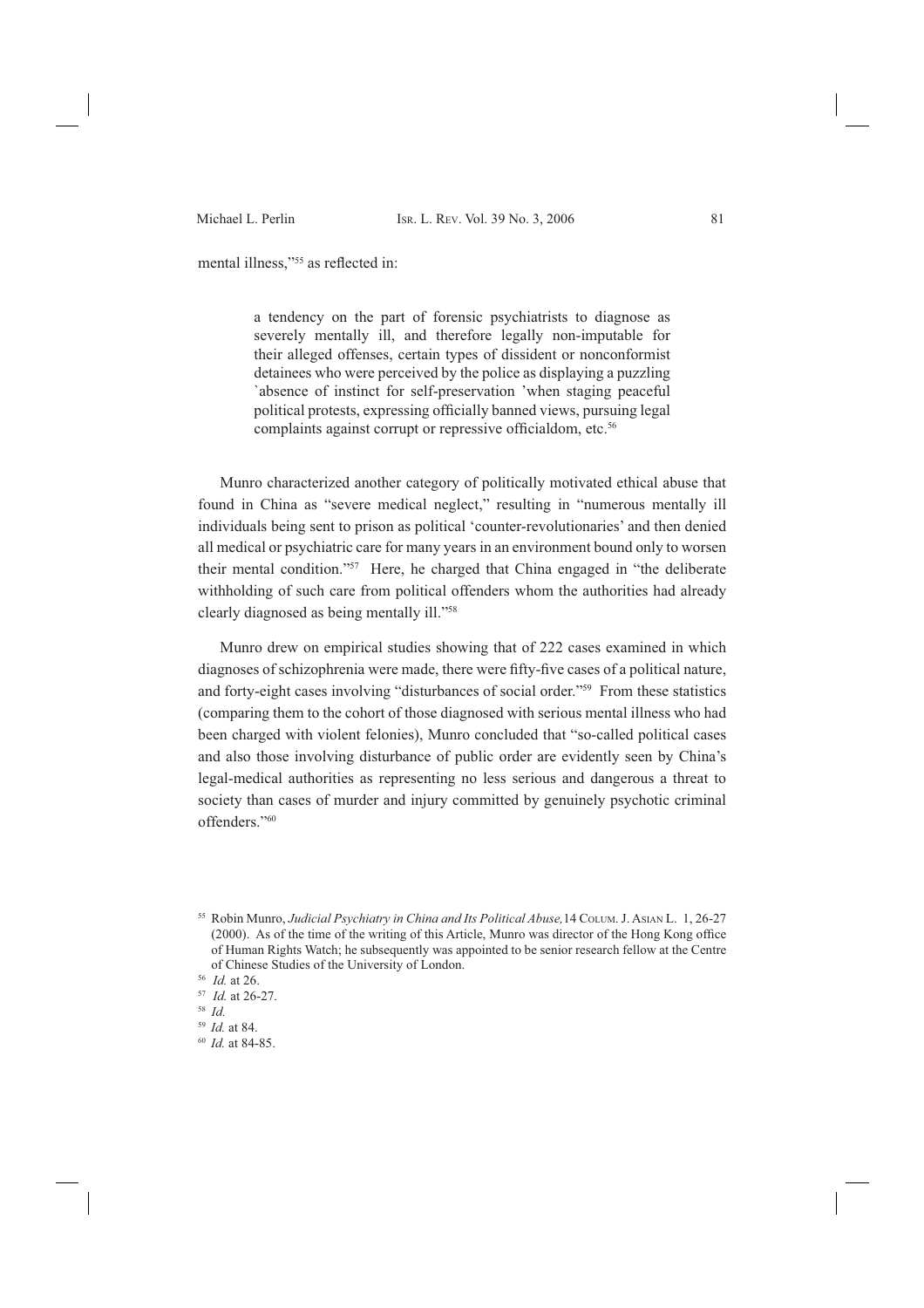# **III.** *Following the Revelations*

As indicated above, the publicity that accompanied the exposes of conditions in Russian psychiatric hospitals led to teams of investigators visiting Russia to confirm the initial evidence.<sup>61</sup> A 1989 U.S. delegation was followed by review team sent by the World Psychiatric Association in 1991.<sup>62</sup> At the same time, American representatives met with Soviet mental health professionals in the USSR Ministry of Foreign Affairs in an effort to seek cooperative solutions to the underlying problems.<sup>63</sup>

Soon thereafter, Russia adopted a new mental health  $law<sub>64</sub>$  and in the subsequent two years, ten other former-Soviet bloc nations did the same.<sup>65</sup> At the same time, responding to growing concerns of the United Nations Human Rights Commission on the question of the protection of those detained on the grounds of mental illness (concerns spurred in large part by the revelations discussed in this Article),<sup>66</sup> the United

62 Bonnie & Polubinskaya, *supra* note 39, at 280.

The U.N. General Assembly acknowledged Human Rights Commission Resolution 10 A XXXIII (of March 11, 1977), requesting the Subcommission on Prevention of Discrimination and Protection of Minorities [hereinafter the Subcommission] study the problem of those detained on the grounds of mental illness with a view towards creating some guidelines for their protection. G.A. Res. 33/53, U.N. GAOR, 33d Sess., U.N. Doc. A/33/475, Dec. 14, 1978. The study by the Subcommission's Special Rapporteur, Erica-Irene A. Daes, revealed that:

(a) Psychiatry in some States of the international community is often used to subvert the political and legal guarantees of the freedom of the individual and to violate seriously his human and legal rights; (b) In some States, psychiatric hospitalization and treatment is forced on the individual who does not support the existing political régime of the State in which he lives; (c) In other States persons are detained involuntarily and are used as guinea pigs for new scientific experiments; and (d) Many patients in a great number of countries who should be in the proper care of a mental institution because they are a danger to themselves, to others, or to the public, are living freely and without any supervision.

Principles, Guidelines and Guarantees for the Protection of Persons Detained on Grounds of Mental Ill-Health or Suffering from Mental Disorder,

<sup>61</sup>*See* Bonnie, *supra* note 4, at 138: "One of the important purposes of mental health law reform in the 1960s and 1970s was to bring coercive psychiatry within reach of the rule of law."

<sup>63</sup>*Id.*

<sup>64</sup>*Id.* at 292; *see* Richard J. Bonnie, *Law of the Russian Federation on Psychiatric Care and Guarantees of Citizens'Rights in its Provision,* 27 J. RUSSIAN & E. EUROPEAN PSYCHIATRY 69 (1994) (reprinting text of law).

<sup>65</sup> Bonnie & Polubinskaya, *supra* note 39, at 292-93.

<sup>66</sup> Moncada, *supra* note 14, at 591 n.5 (1994):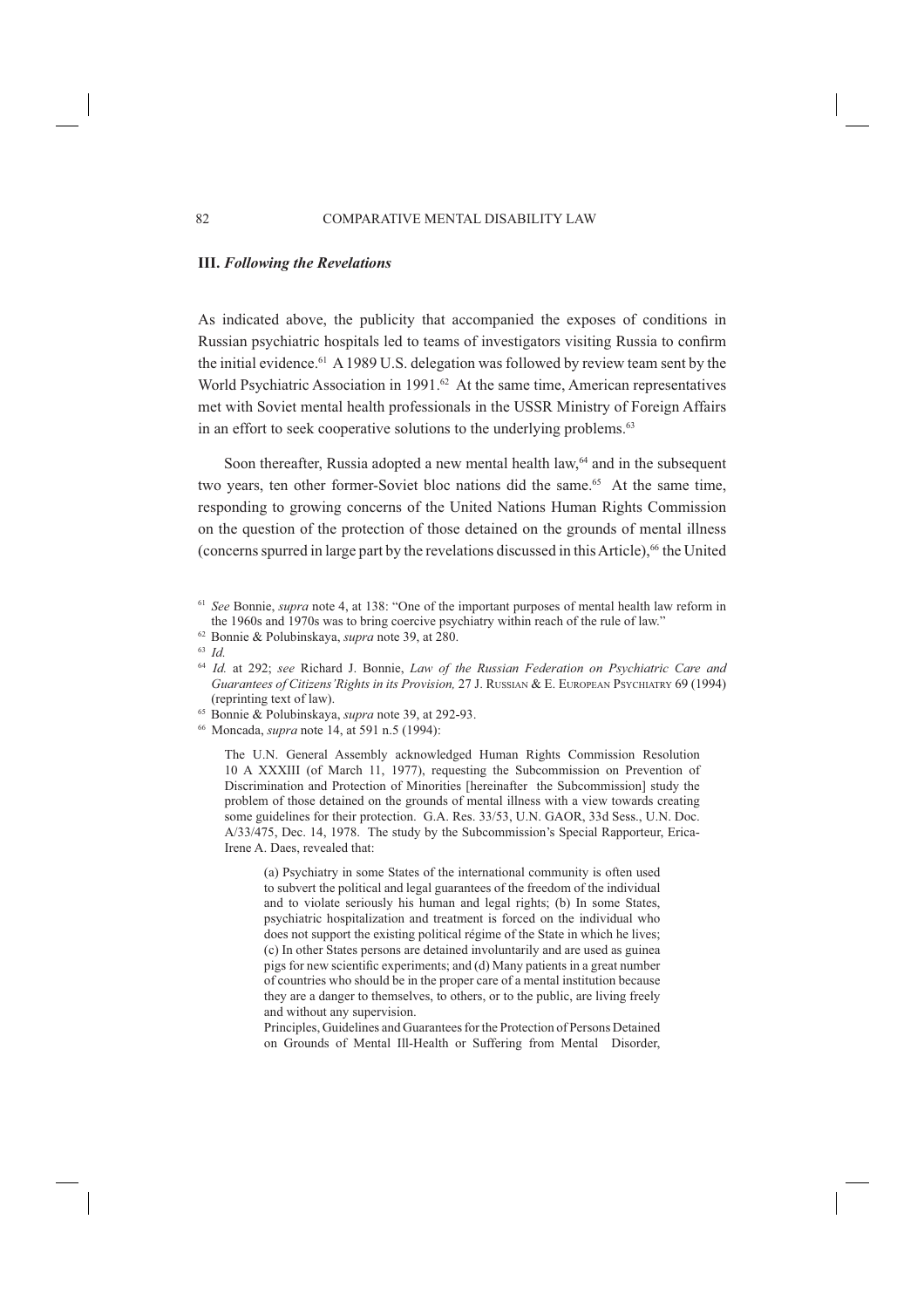# Michael L. Perlin Isr. L. REV. Vol. 39 No. 3, 2006 83

Nations adopted the Principles for the Protection of Persons with Mental Illness and for the Improvement of Mental Health Care in 1991<sup>67</sup> (the MI Principles).<sup>68</sup>

These Principles, establishing minimum human rights standards of practice in the mental health field, have been recognized as "the most complete standards for the protection of the rights of persons with mental disability at the international level,"<sup>69</sup> and they have been used by international oversight and enforcement bodies as an authoritative interpretation of the requirements of the ICESCR and the American Convention on Human Rights.<sup>70</sup>

The MI Principles establish standards for treatment and living conditions within psychiatric institutions, and create protections against arbitrary detention in such facilities. The MI Principles recognize that "[e]very person with a mental illness shall have the right to live and work, to the extent possible in the community." They have major implications for the structure of mental health systems since they recognize that "[e]very patient shall have the right to be treated and cared for, as far as possible, in the community in which he or she lives."71

> U.N. ESCOR, Comm'n on Hum. Rts., Sub-Comm'n on Prevention of Discrimination and Protection of Minorities, Report prepared by Erica-Irene A. Daes at 28, U.N. Doc. E/CN.4/Sub.2/17/Rev.1 (1983) [hereinafter Daes Report].

> The Daes Report incorporates replies submitted by various governments and non-governmental organizations. ... In this vein, the reply by Amnesty International underlined the abuse of psychiatry for political purposes and present[ed] concrete complaints concerning the treatment of prisoners of conscience and other persons inside psychiatric hospitals in the Soviet Union.

Daes Report, *id*. at 16.

- <sup>67</sup> Principles for the Protection of Persons with Mental Illness and for the Improvement of Mental Health Care, G.A. Res. 119, U.N. GAOR, 46th Sess., Supp. No. 49, Annex, at 188-92, U.N. Doc. A/46/49 (1991).
- <sup>68</sup> On the significance of soft law in the development of international human rights, see Christian Courtis, *Disability Rights in Latin America and International Cooperation,* 9 SW. J.L. & TRADE AM. 109 (2002-2003). Soft law may guide the interpretation, elaboration, or application of hard law; constitute norms that aspire to harden; serve as evidence of hard law; exist in parallel with hard law obligations and act as a fall-back; or serve as a source of relatively hard obligations through acquiescence or estoppel. *See* Jose Alvarez, *The New Dispute Settlers: (Half) Truths and Consequences,* 38 TEX. INT'L L.J. 405, 421 (2003).
- 69 Victor Rosario Congo v. Ecuador, Case 11.427, Inter-Am. C.H.R., OEA/Ser.L/V/II.95 Doc.7 rev. at 475, para. 111 (1998).
- 70 Rosenthal & Sundram, *supra* note 49, at 488.
- 71 *Id.* at 489, citing MI Principles 3, 7(1), 8(2), 15,15,18, & 24.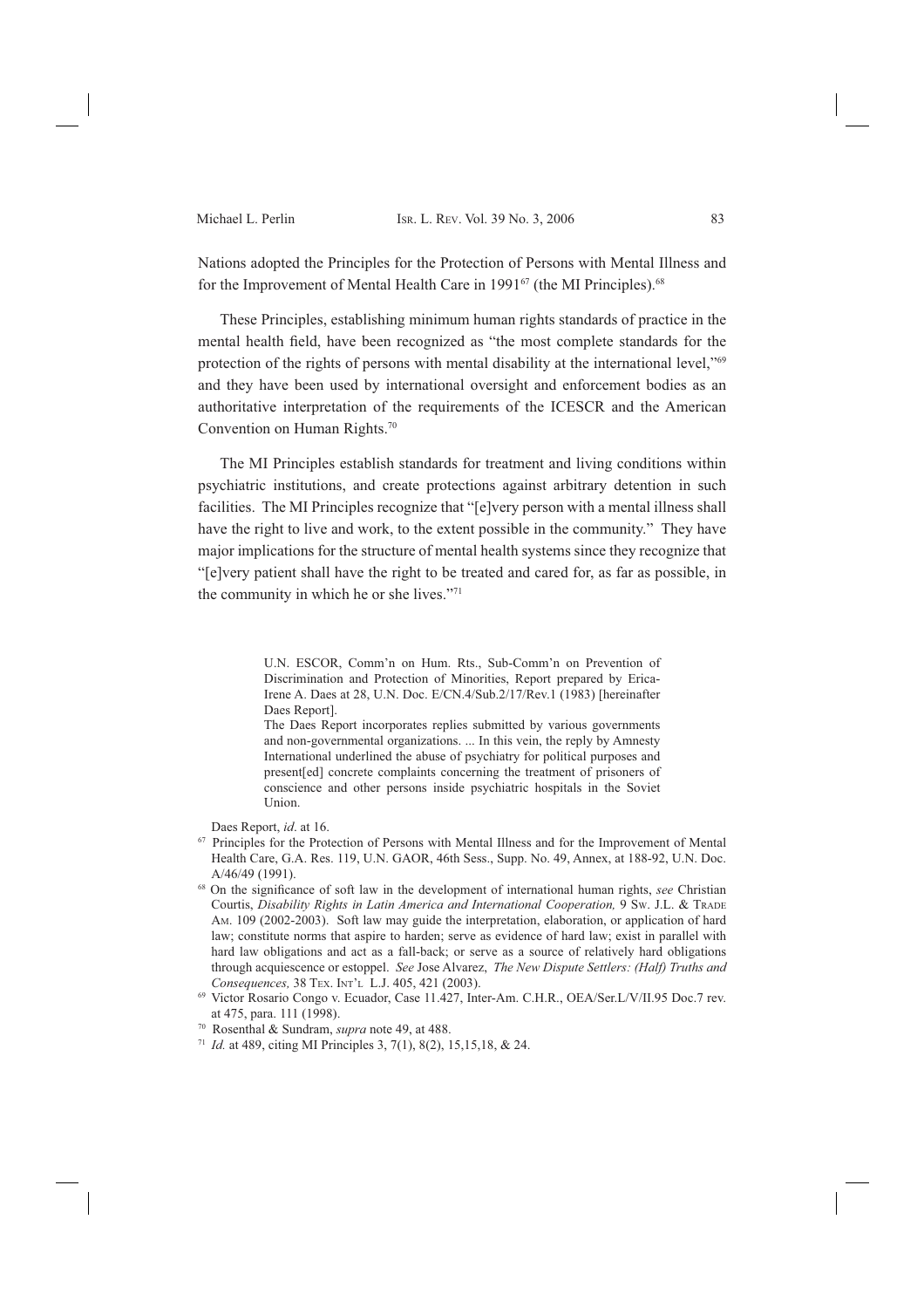The MI Principles also protect a broad array of rights within institutions, including protections against harm, "including unjustified medication, abuse by other patients, staff, or others…," and require the establishment of monitoring and inspection of facilities to ensure compliance with the Principles. They require treatment "based on an individually prescribed plan," and they require that "[t]he treatment of every patient shall be directed towards preserving and enhancing personal autonomy." The MI Principles establish substantive standards and procedural protections against arbitrary detention in a psychiatric facility.72

Although the MI Principles do not speak specifically to the issue of psychiatryas-a-tool of state oppression, the European Convention for the Protection of Human Rights and Fundamental Freedoms (ECHR)73 has been interpreted in that specific context.<sup>74</sup> Article 5(1) of the ECHR lists the circumstances in which governments may justifiably deprive persons of their liberty and includes a provision referring to "persons of unsound mind,"<sup>75</sup> requiring such a finding so as to justify confinement in a

75 Article 5— Right to Liberty and Security:

Everyone has the right to liberty and security of person. No one shall be deprived of his liberty save in the following cases and in accordance with a procedure prescribed by law: a. the lawful detention of a person after conviction by a competent court;

- b. the lawful arrest or detention of a person for non- compliance with the lawful order of a court or in order to secure the fulfilment (sic) of any obligation prescribed by law;
- c. the lawful arrest or detention of a person effected for the purpose of bringing him before the competent legal authority on reasonable suspicion of having committed an offence or when it is reasonably considered necessary to prevent his committing an offence or fleeing after having done so;
- d. the detention of a minor by lawful order for the purpose of educational supervision or his lawful detention for the purpose of bringing him before the competent legal authority;

<sup>72</sup>*Id .*citing MI Principles 9(2), 9(4), & 22.

<sup>&</sup>lt;sup>73</sup> Convention for the Protection of Human Rights and Fundamental Freedoms, as amended by Protocol No. 11, Nov. 1, 1998, *available at* http://www.echr.coe.int/NR/rdonlyres/D5CC24A7- DC13-4318-B457-5C9014916D7A/0/EnglishAnglais.pdf (last visited September 25, 2006).

<sup>74</sup> On the relationship between the MI Principles and the ECHR, *see* Rosenthal & Sundram, *supra* note 49, at 530:

Jurisprudence from the European Court of Human Rights demonstrates how similar many of the provisions of the MI Principles are to the requirements of convention-based law. In some cases, convention-based rights under the...ICCPR or the European Convention on Human Rights (ECHR) may provide greater protections than do the MI Principles .... The line of cases established under article 5 of the ECHR helps clarify many points not specifically mentioned in the MI Principles.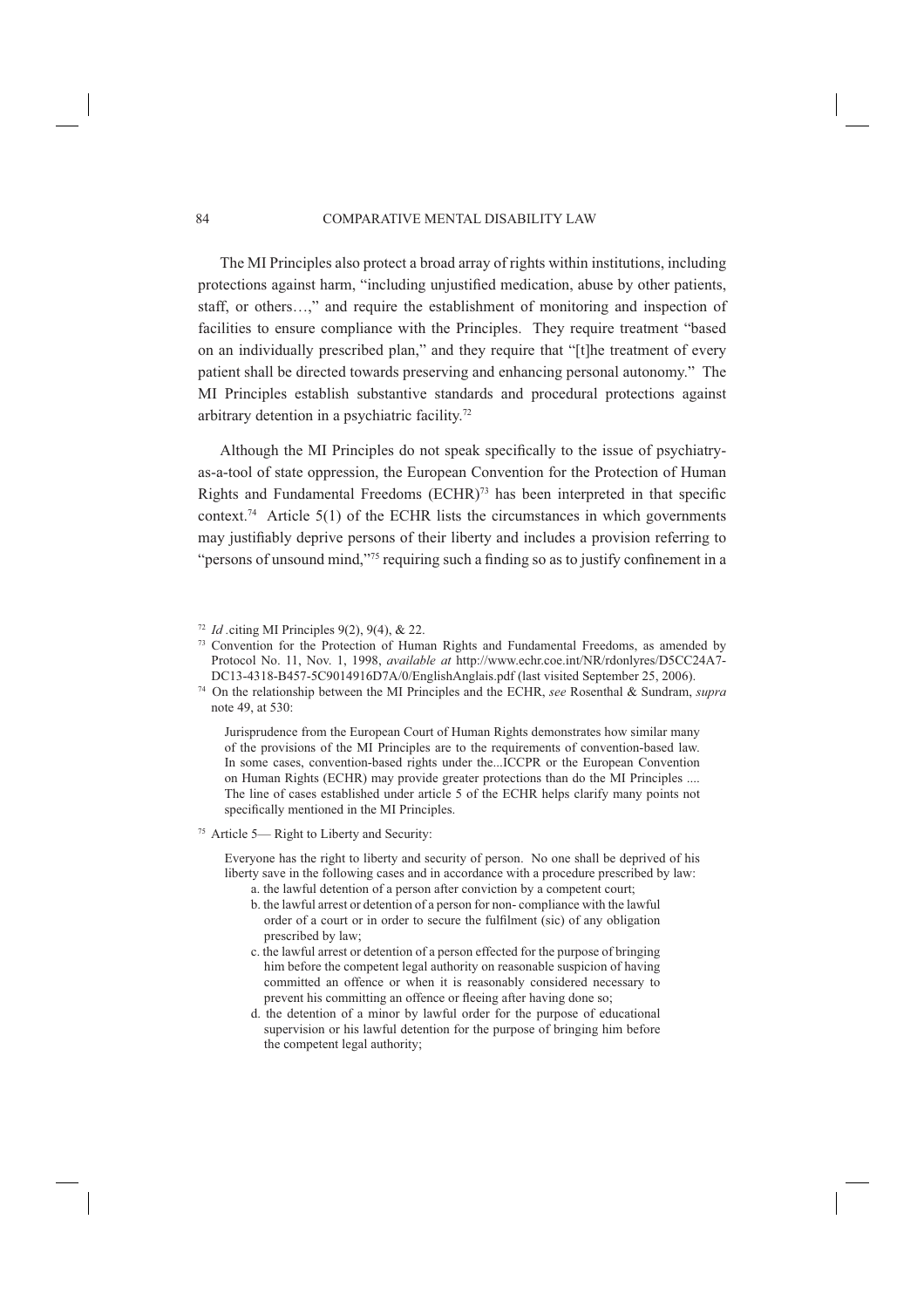mental hospital, but leaving the term undefined.76 In one of the leading European civil commitment cases, however, the European Court of Human rights has said specifically this Article would not permit the detention of a person simply because "his views or behaviour deviate from the norms prevailing in a particular society."<sup>77</sup>

In short, the promulgation of the MI principles has the potential to be an important bulwark against the sort of governmental misconduct that is exemplified by the Soviet experience. This does *not* answer the question, however, of whether that potential has been fulfilled.

# **IV.** *Law-in-Action vs. Law-on-the-Books***:** *Have the Revelations Led to Meaningful Change?*

The dichotomy between "law on the books" and "law in action," is a gap that has plagued American mental disability law since it began. Cases are decided on the Supreme Court level, yet are not implemented in the states. The United States Supreme Court has articulated sophisticated doctrine, for example, by mandating dangerousness as a prerequisite for an involuntary civil commitment finding, yet trial courts ignore that doctrine. The Supreme Court has issued elaborate guidelines to be used in cases of criminal defendants who will likely never regain their competence

- e. the lawful detention of persons for the prevention of the spreading of infectious diseases, of persons of unsound mind, alcoholics or drug addicts or vagrants;
- f. the lawful arrest or detention of a person to prevent his effecting an unauthorised entry into the country or of a person against whom action is being taken with a view to deportation or extradition.

*See* European Convention for the Protection of Human Rights and Fundamental Freedoms, (ETS No.5), 213 U.N.T.S 222, signed at Rome, Nov. 4, 1950, entered into force Sept.3, 1953, as amended by Protocol No. 11, entered into force Nov. 1, 1998. Reprinted in, MICHAEL L. PERLIN ET AL., INTERNATIONAL HUMAN RIGHTS AND COMPARATIVE MENTAL DISABILITY LAW: DOCUMENTS SUPPLEMENT 161 (2006).

<sup>76</sup> *See generally,* Gostin & Gable, *supra* note 37, at 65-66.

77 Winterwerp v. The Netherlands, 33 Eur. Ct. H.R. Series A (1979) (Cf), at 16; O'Connor v. Donaldson, 422 U.S. 563, 575 (1975):

May the State fence in the harmless mentally ill solely to save its citizens from exposure to those whose ways are different? One might as well ask if the State, to avoid public unease, could incarcerate all who are physically unattractive or socially eccentric. Mere public intolerance or animosity cannot constitutionally justify the deprivation of a person's physical liberty.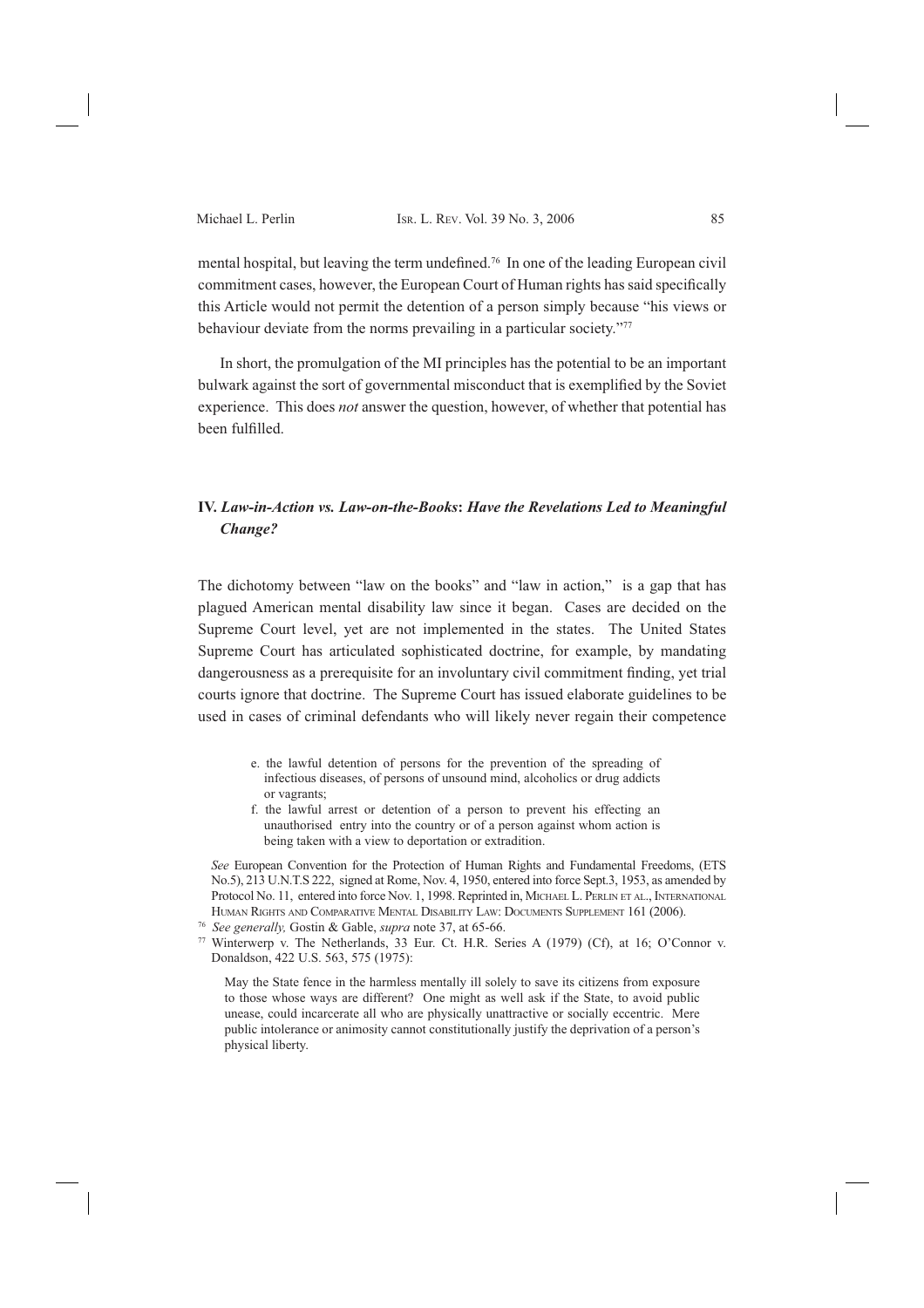to stand trial, yet, nearly thirty years later, half of the fifty states still ignore these standards<sup>78</sup>

To what extent does this same gap continue in the nations that are the subject of this paper? Regrettably, conditions in many Eastern European facilities are still so substandard as to violate fundamental international human rights.<sup>79</sup> Consider first a report by Amnesty International condemning conditions in Romanian psychiatric hospitals:

> Many of the people placed in psychiatric wards and hospitals throughout the country apparently do not suffer an acute mental disorder and many do not require psychiatric treatment. Their placement in psychiatric hospitals cannot be justified by the provisions of the Law on Mental Health and they should also be considered as people who have been arbitrarily deprived of their liberty. They had been placed in the hospital on non-medical grounds, apparently solely because they could not be provided with appropriate support and services to assist them and/or their families in the community. Often, because of their disability they are more vulnerable to abuse, which apparently is not taken into consideration by hospital staff as in most places such residents were not segregated from people who have different needs for care.<sup>80</sup>

Similarly, when Amnesty International investigated conditions in Bulgaria, it documented cases of women locked in a cage outside one institution. The cage was full of urine and feces and the women covered in filth. One woman was unclothed on the lower half of her body and many sores were visible on her skin.81 Other like conditions have been graphically and relentlessly documented throughout all of Eastern

<sup>78</sup> Michael L. Perlin, *Chimes of Freedom: International Human Rights and Institutional Mental Disability Law,* 21 N.Y. L. SCH. J. INT'L & COMP. L. 423, 428-429 (2002), citing PERLIN, THP, *supra* note 3, at 59-76; Grant Morris & J. Reid Meloy, O*ut of Mind? Out of Sight: The Uncivil Commitment of Permanently Incompetent Criminal Defendants,* 27 U.C. DAVIS L. REV. 1 (1993); Perlin, *Paradise*, *supra* note 16, at 1046-1047.

<sup>79</sup>*See* Perlin, *supra* note 6, at 849-859, 859-863, & 873-886.

<sup>80</sup> Amnesty International, Romania, *Memorandum to the Government Concerning Inpatient Psychiatric Treatment* (2004), *available at* http://www.web.amnesty.org/library/print/engeur390032004 (last

visited September 25, 2006). 81 *Amnesty International press release, Bulgaria: Disabled Women Condemned to "Slow Death," AI-index: EUR 15/002/2001.*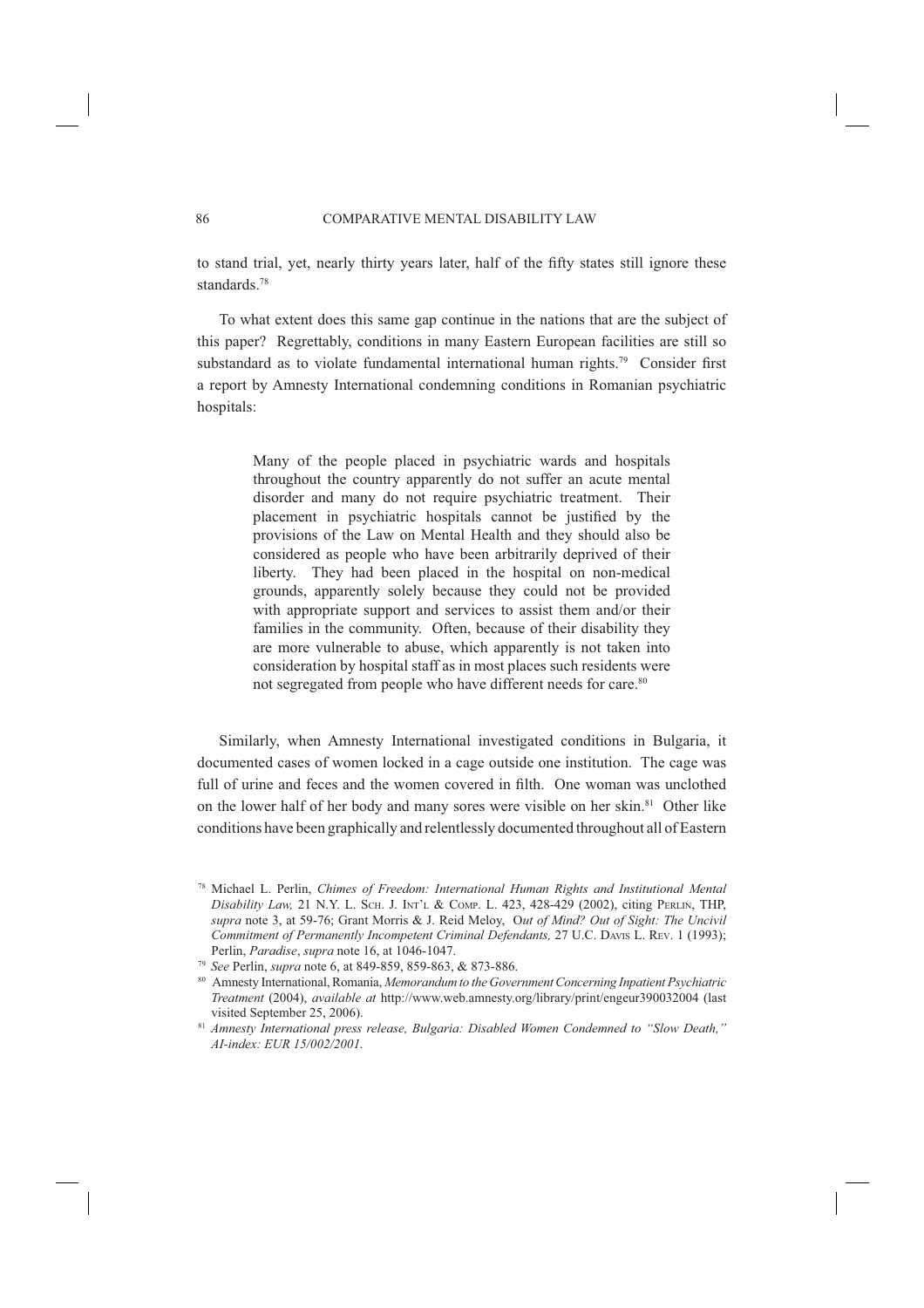Europe;<sup>82</sup> Oliver Lewis's extensive investigations of a cluster of Eastern European nations found, by way of example, persistent and unrelenting violations of Article 5 of the ECHR, noting that in many nations, public psychiatric hospital staff were not even aware of the existence of these international human rights provisions.<sup>83</sup>

Conditions in China's institutions continue to violate international law. Writing soon after Munro's article was published, Dr. Paul Appelbaum, former president of the American Psychiatric Association, concluded that "At least some of the evidence cited by Munro suggests deliberate use by psychiatrists of diagnoses of mental disorders to facilitate the system's efforts to crush challenges to its social and political domination of the populace."84 Since that time, there has been much written about the treatment of persons adhering to the teachings of Falun Gong.<sup>85</sup>

> After 1999, Falun Gong members continued to protest as some of the more deplorable acts perpetrated against the group came to light and international attention focused on the group's plight. In addition to continuing reports that thousands of Falun Gong were being held in forced labor or "re-education" camps, it was revealed that stalwart Falun Gong members who had protested on numerous occasions were sent to a psychiatric hospital not due to mental illness, but for

- 82 Oliver Lewis, *Mental Disability Law in Central and Eastern Europe: Paper, Practice, Promise*, 8 J. MENTAL HEALTH L. 293, 294 (2002).
- <sup>83</sup> *Id.; See also* Mental Disability Advocacy Center, *Mental Health Law of the Kyrgyz. Republic and Its Implementation,* § 4.1.1 (2004) report prepared by Dr. Arman Vardanyan, Deborah A. Dorfman, & Craig Awmiller), MDAC REPORT *available at http://www.eurasiahealth.org/health/resources/81502/* (last visited September 25, 2006). *See also* Perlin, *supra* note 6, at manuscript at 7 n.24:

On a site visit to a Nicaraguan public hospital in 2003, I observed male patients walking on wards totally naked (with both male and female staff present). Female patients were brought outside the hospital for lunch. They were wearing "doctor's office" type gowns, exposing their breasts and buttocks. Food was passed around in large bowls, and there were no utensils. Each patient had to reach in and scoop out food (some sort of vegetable stew) with her hands.

- 84 Paul S. Appelbaum, *Law & Psychiatry: Abuses of Law and Psychiatry in China*, 52 Psychiatr. SERV. 1297 (2001).
- <sup>85</sup> Falun Gong is a movement that describes itself as emphasizing five sets of yoga-type exercises designed to "cultivate" one's mind, body, and spirit and thereby gain access to one's inner energy. *See* Darryll K. Jones, *The Neglected Role of International Altruistic Investment in the Chinese Transition Economy,* 36 GEO. WASH. INT'L L. REV. 71, 132 n.232 (2004).
- 86 Mark J. Leavy, *Discrediting Human Rights Abuse as an "Act of State": A Case Study on The Repression of the Falun Gong in China and Commentary on International Human Rights Law in*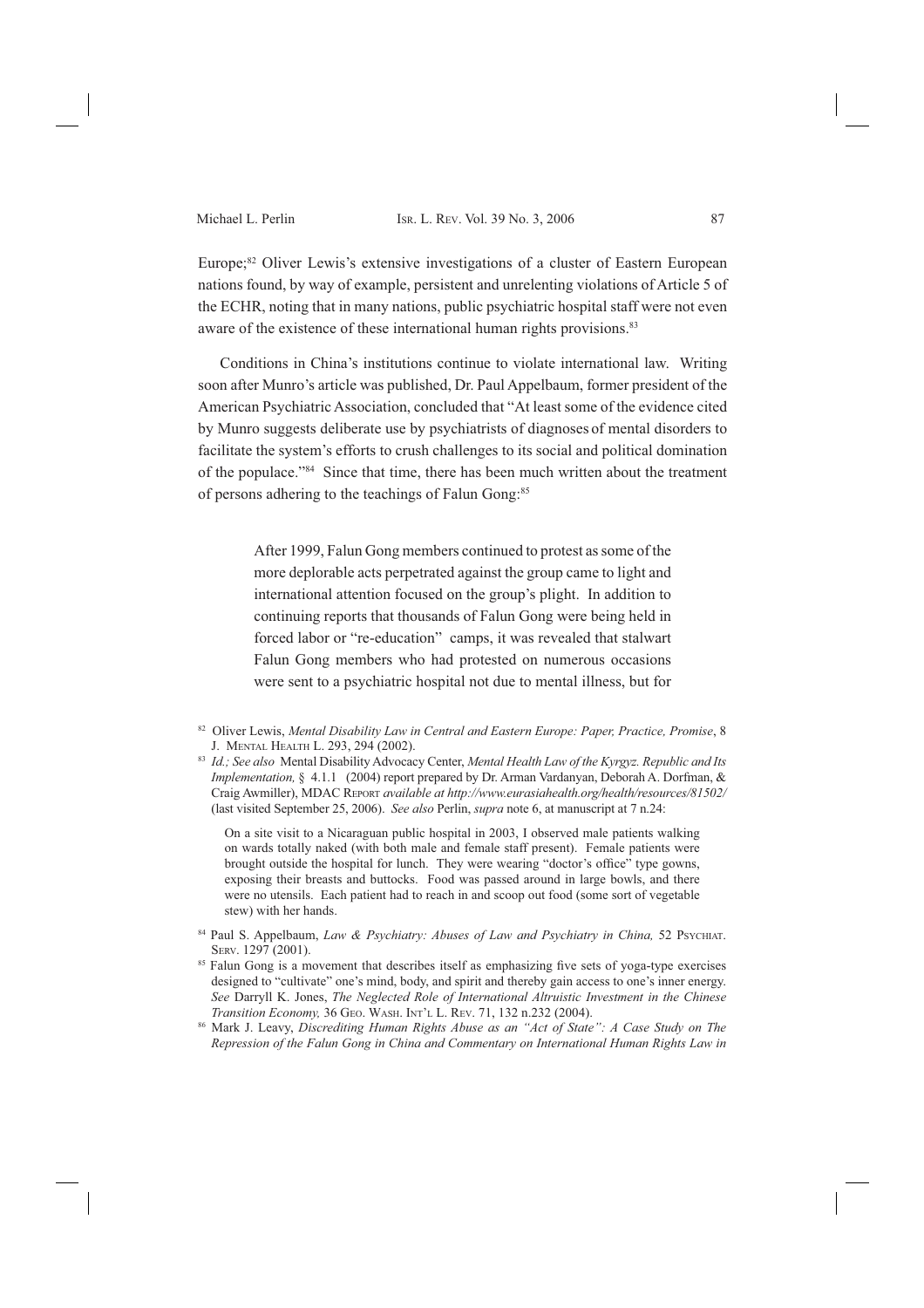"re-education." The practice of imprisoning the more recalcitrant members of the Falun Gong in psychiatric hospitals has come under increased international scrutiny and criticism.<sup>86</sup>

A recent and exhaustive report by Human Rights Watch concludes that psychiatric incarceration is still used for political purposes in China, and that conditions parallel those found in the Soviet Union in the 1970s and 1980s. $87$  Note the authors of the report:

> The challenge for the international psychiatric community now is to find ways of exerting its influence to ensure that China's secretive... system and other custodial psychiatric facilities around the country can no longer be used by the security authorities as a long-term dumping ground for political and religious nonconformists who, for one reason or another, they find it awkward or inconvenient to bring to criminal trial.... Advocacy efforts by local and international psychiatric bodies would also greatly assist in encouraging individual Western governments and the European Union to take up the issue, notably by placing the issue of political psychiatric abuse in China on the formal agenda of the various bilateral human-rights dialogue sessions that have become, in recent years, a central and regular feature of Sino-Western relations.<sup>88</sup>

Thus, although the use of psychiatry as a tool of political suppression may no longer be the problem that it was in the 1980's,<sup>89</sup> violations of international human rights laws

*U.S Courts,* 35 RUTGERS L.J. 749, 760-761 (2004); *See also* Christopher Chaney, *The Despotic State Department in Refugee Law: Creating Legal Fictions to Support Falun Gong Asylum Claims,*  6 ASIAN-PAC. L. & POL'Y J. 4 (2005): "According to the Falun Gong, hundreds of its practitioners have been confined to psychiatric institutions and forced to take medications or undergo electric shock treatment against their will." And *see* Theresa Chu, *Justice Against Crime of Genocide,*  paper presented at the International Academy of Law and Mental Health, Paris, July 2005.

<sup>87</sup>*Dangerous Minds: Political Psychiatry in China Today and its Origins in the Mao Era, available at* http://hrw.org/reports/2002/china02 (last visited September 25, 2006).

<sup>88</sup>*Id. See also* a document by Physicians for Human Rights, *Dual Loyalty & Human Rights in Health Professional Practice: Proposed Guidelines and Institutional Mechanisms* reprinted and *available at* http://www*.* phrusa.org/healthrights/dl.html (last visited September 25, 2006).

<sup>89</sup>*But see supra* text *accompanying* notes 85-87, and *infra* notes 91 (citing to continued abuses in Russia), and 115 (discussing the institutionalization of members of the Falun Gong in China).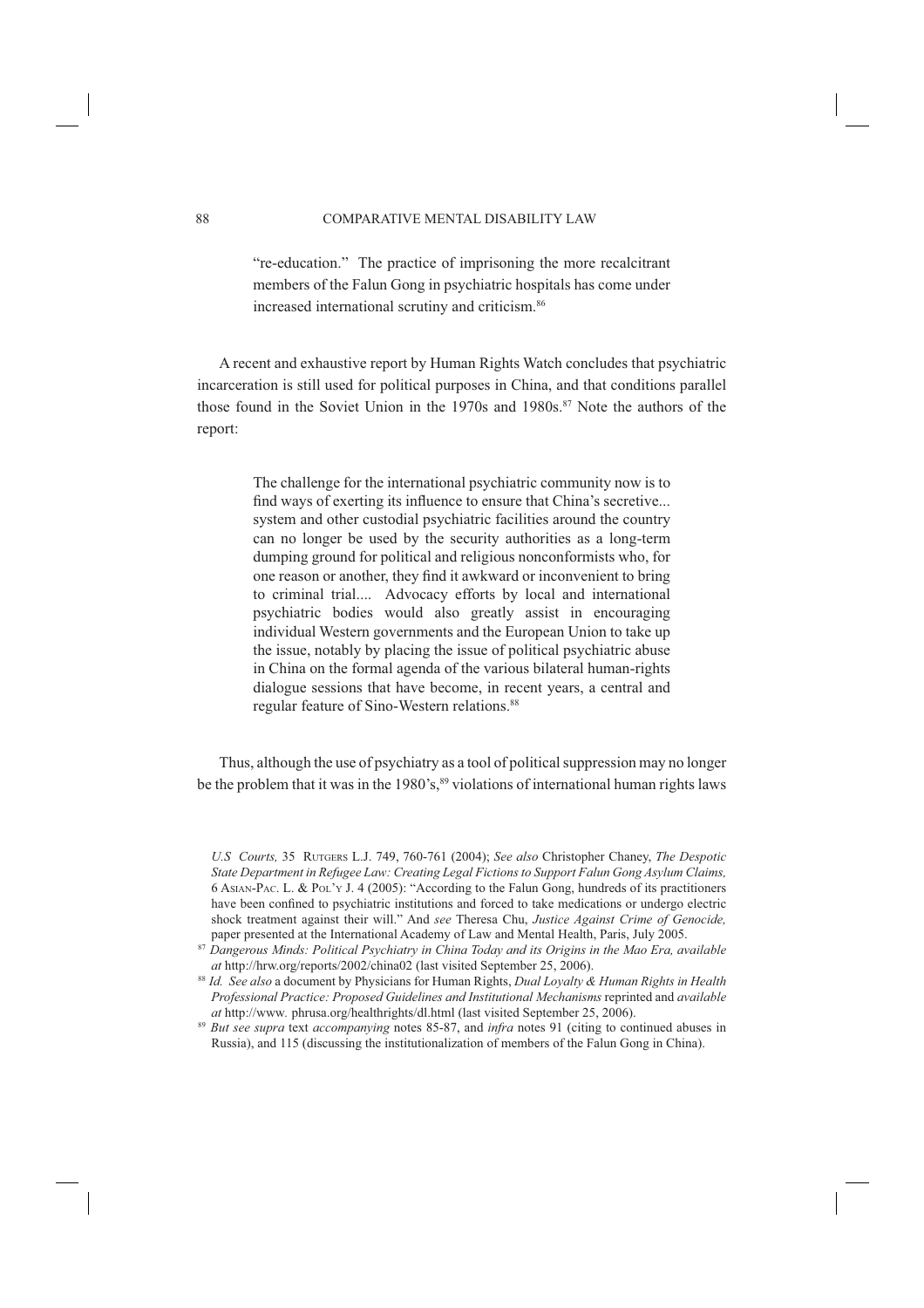continue unabated.90 Again, according to Richard Bonnie: "Notwithstanding the 1992 mental health legislation, coercive psychiatry remains largely unregulated and shaped by the same tendencies toward hyperdiagnosis and overreliance on institutional care that characterized the communist era."91

# **V.** *Sanism and Pretextuality*

We cannot underestimate the extent of our societal blindness to the ongoing violations of international human rights law in the context of the institutional commitment and treatment of persons with mental disabilities. Notwithstanding a robust set of international law principles, standards and doctrines—most based on American constitutional law decisions and statutory reforms of the past three decades $92$ people with mental disabilities live in some of the harshest conditions that exist in any society.<sup>93</sup> As previously noted, these conditions are the product of neglect, lack of legal protection against improper and abusive treatment, and primarily, the social attitudes of sanism and pretextuality.94

In the past, I have written regularly about these attitudes in *domestic* contexts so as to "seek to expose their pernicious power, the ways in which [they] infect judicial decisions, legislative enactments, administrative directives, jury behavior, and public attitudes, the ways that these factors undercut any efforts at creating a unified body

- <sup>90</sup> *See e.g.,* Winick, *supra* note 49, at 538 (discussing current conditions in facilities in Hungary, and concluding that they are "reminiscent of the state of American mental health facilities thirty-five or more years ago" (and *see also id.*: "many diagnosed as mentally disabled are permanently institutionalized in Hungarian psychiatric facilities, although perhaps 50% of them could live safely in the community with suitable care."). *See generally,* PERLIN, *supra* note 7 at 844-846.
- <sup>91</sup> Bonnie, *supra* note 4, at 142. Recent revelations make clear that this is not simply a relic of the past. *See* Peter Finn, *In Russia, Psychiatry Is Again a Tool Against Dissent,* WASHINGTON POST, Sept. 30, 2006, *available at* http://www.washingtonpost.com/wp-dyn/content/article/2006/09/29/ AR2006092901592\_pf.html (last visited September 9, 2006).
- <sup>92</sup>*See generally* PERLIN, *supra* note 7, at ch. 2.
- 93 See, e.g., MENTAL DISABILITY RIGHTS INTERNATIONAL, HUMAN RIGHTS & MENTAL HEALTH: MEXICO (2000); MENTAL DISABILITY RIGHTS INTERNATIONAL, CHILDREN IN RUSSIA'S INSTITUTIONS: HUMAN RIGHTS AND OPPORTUNITIES FOR REFORM (1999); MENTAL DISABILITY RIGHTS INTERNATIONAL, HUMAN RIGHTS & MENTAL HEALTH: HUNGARY (1997); MENTAL DISABILITY RIGHTS INTERNATIONAL, HUMAN RIGHTS & MENTAL HEALTH: URUGUAY (1995); ERIC ROSENTHAL ET AL., NOT ON THE AGENDA: HUMAN RIGHTS OF PEOPLE WITH MENTAL DISABILITIES IN KOSOVO (2002).

<sup>94</sup> *See supra* text accompanying notes 17-19.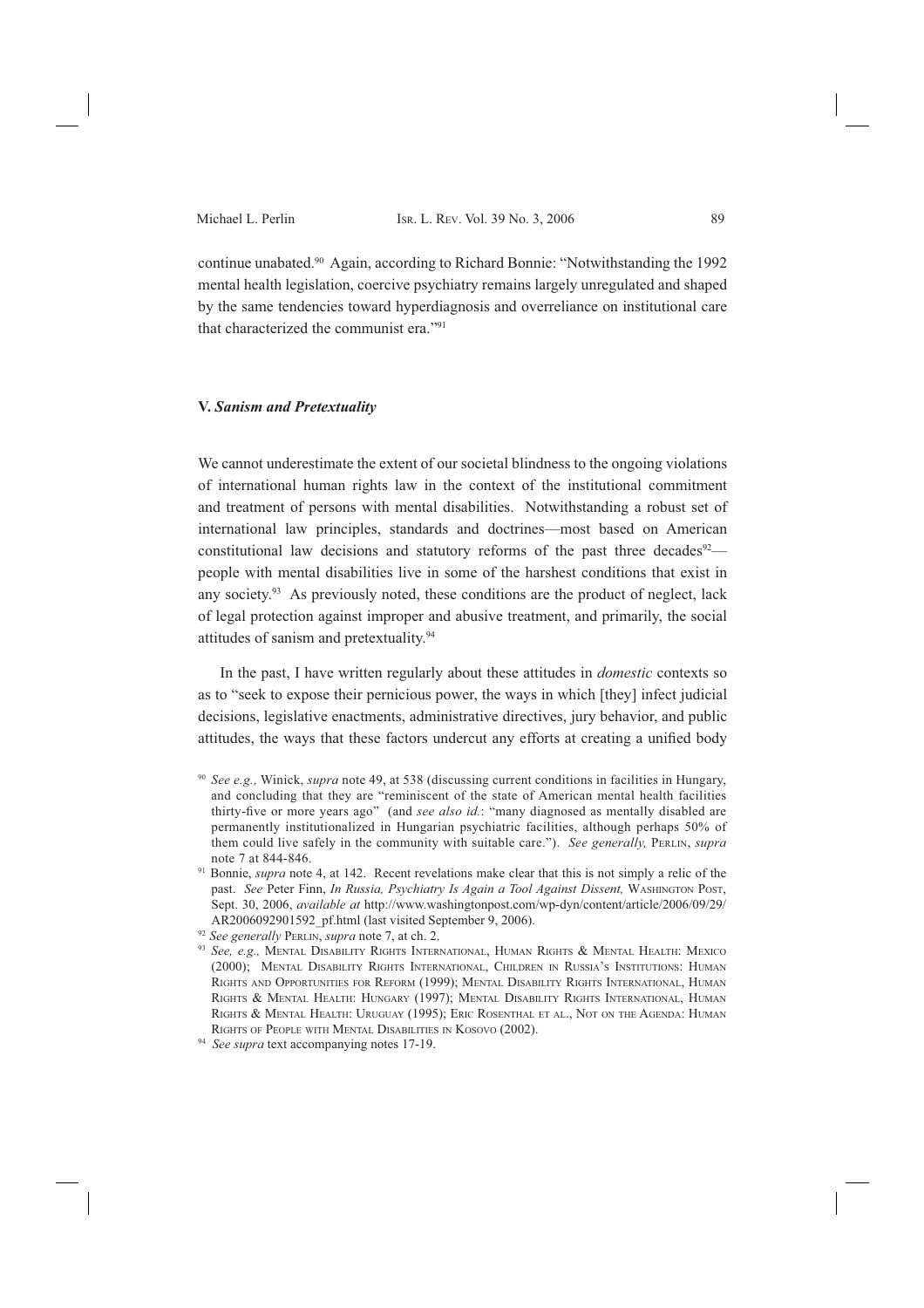of mental disability law jurisprudence, and the ways that these factors contaminate scholarly discourse and lawyering practices alike."<sup>95</sup> There is no longer any question in my mind that these same factors infect international mental disability law practice in the same ways that they infect domestic practice.<sup>96</sup>

In a recent manuscript, I concluded that an examination of comparative mental disability law revealed at least five dominant, universal, core factors<sup>97</sup> that reflected "the shame that the worldwide state of mental disability law brings to all of us who work in this field. Each is tainted by the pervasive corruption of sanism that permeates all of mental disability law. Each reflects a blinding pretextuality that contaminates legal practice in this area."98 This same sanism is, in great part, to blame for the societal disinterest that allows the conditions discussed here to fester.

<sup>95</sup> Michael L. Perlin, "*Half-Wracked Prejudice Leaped Forth": Sanism, Pretextuality, and Why and How Mental Disability Law Developed As It Did,* 10 J. CONTEMP. LEGAL ISSUES. 3, 26 (1999). I address these issues extensively in PERLIN, THP, *supra* note 3, and in a series of law review articles. *See, e.g.,* Michael L. Perlin, *Morality and Pretextuality, Psychiatry and Law: Of "Ordinary Common Sense," Heuristic Reasoning, and Cognitive Dissonance,* 19 BULL. AM. ACAD. PSYCHIATRY & L. 131 (1991); Michael L. Perlin, *On "Sanism,"* 46 SMU L. REV.(1992) 373; Michael L. Perlin, *Pretexts and Mental Disability Law: The Case of Competency,* 47 U. MIAMI L. REV. 625 (1993); Michael L. Perlin, *Therapeutic Jurisprudence: Understanding the Sanist and Pretextual Bases of Mental Disability Law,* 20 N. ENG. J. CRIM. & CIV. CONFINEMENT 369 (1994); Michael L. Perlin, *The ADA and Persons with Mental Disabilities: Can Sanist Attitudes Be Undone?* 8 J.L. & HEALTH 15 (1993-1994); Michael L Perlin, *The Sanist Lives of Jurors in Death Penalty Cases: The Puzzling Role of "Mitigating" Mental Disability Evidence*, 8 NOTRE DAME J. L. ETHICS & PUB. POL' Y 239 (1994); Perlin, *supra* note 19; Michael L. Perlin, *There's No Success Like Failure and Failure's No*  Success at All: Exposing the Pretextuality of Kansas v. Hendricks, 92 Nw. U. L. REV 1247 (1998); Perlin, *supra* note 16; Michael L. Perlin, *You Have Discussed Lepers and Crooks: Sanism in Clinical Teaching*, 9 CLINICAL L. REV. 683 (2003) [hereinafter Perlin, *Lepers and Crooks*]; Michael L. Perlin, *And My Best Friend, My Doctor/ Won't Even Say What It Is I've Got: The Role and Significance of Counsel in Right to Refuse Treatment Cases,* 42 SAN DIEGO L. REV. 735 (2005) [hereinafter Perlin, *Best Friend*]*.*

<sup>96</sup> I discuss this issue extensively in MICHAEL L. PERLIN, "THE CHIMES OF FREEDOM FLASHING": MENTAL DISABILITY AND INTERNATIONAL HUMAN RIGHTS (book manuscript in progress); *see also* PERLIN, *supra*  note 7, at ch. 6.

<sup>97 (1)</sup> Lack of comprehensive legislation to govern the commitment and treatment of persons with mental disabilities, and failure to adhere to legislative mandates; (2) Lack of independent counsel and lack of consistent judicial review mechanisms made available to persons facing commitment and those institutionalized; (3) A failure to provide humane care to institutionalized persons; (4) Lack of coherent and integrated community programs as an alternative to institutional care, and (5) Failure to provide humane services to forensic patients. *See* PERLIN, *supra* note 7, at ch. 8. 98 Perlin, *supra* note 6, at manuscript at 1.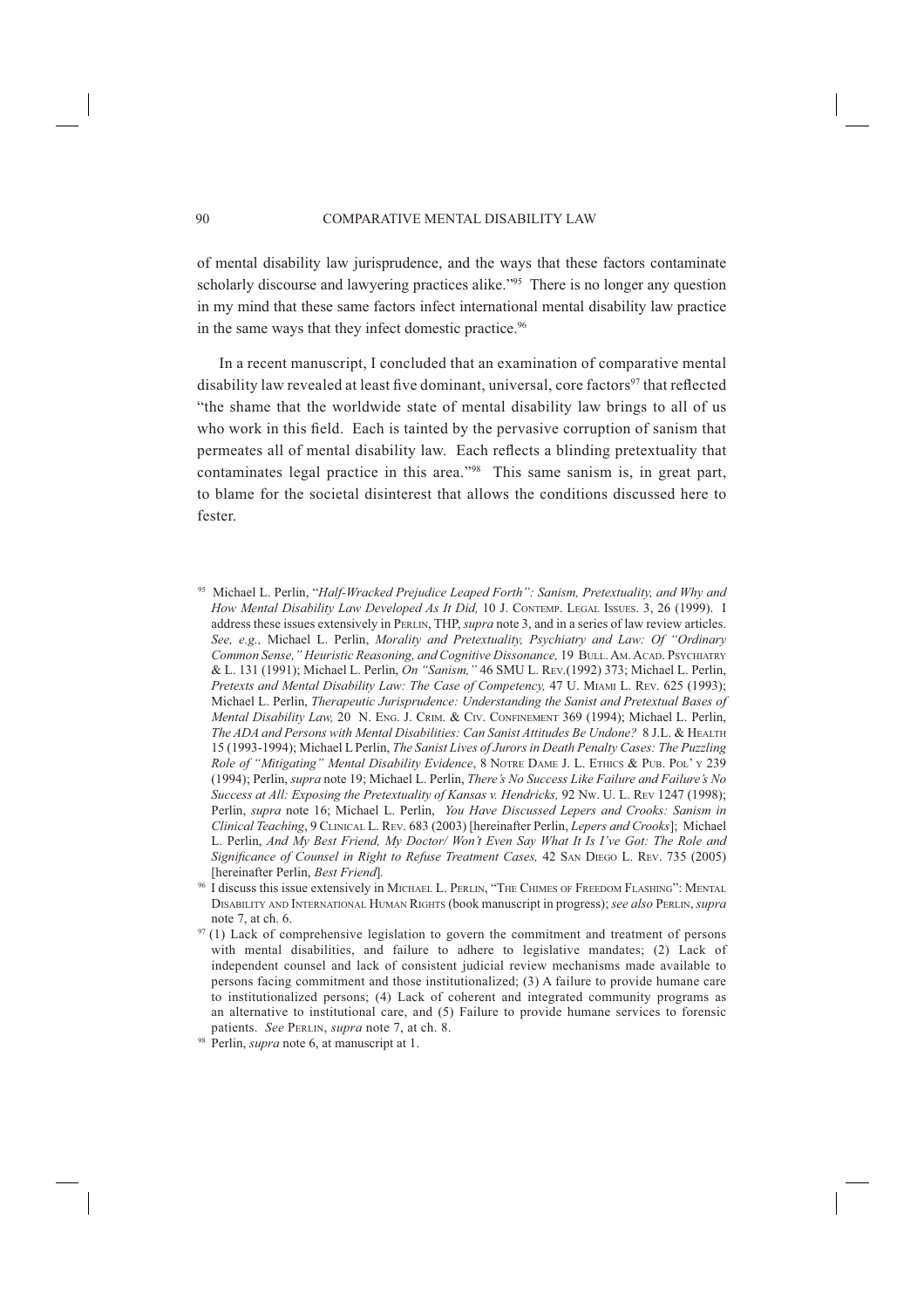The United Nations has recently published a Convention on the Rights of Persons with Disabilities.<sup>99</sup> that would "give disability rights organizations a specific tool for promoting human rights for persons with disabilities in domestic contexts and to their own government."<sup>100</sup> That Convention would not necessarily be a full palliative for the problems discussed in this paper, but it would certainly be a step in the right direction.

# **VI.** *Unanswered Questions*

In their analysis of the Russian experience, Bonnie and Polubinskaya summed up their findings in this manner:

> At bottom, the human rights problem raised by these prosecutions is the criminalization of dissent; repression of dissent is problematic whether the dissenter is sent to jail or to a psychiatric hospital. However, it would be a mistake to regard the hospitalization of dissidents as only a derivative problem. To hospitalize a dissenter who is not mentally ill on grounds of non-imputability combines repression with moral fraud and magnifies the violation of human rights; it demeans the dissenter's dignity, devalues his or her message and establishes the legal authority for an indeterminate period of what can only be called psychiatric punishment.<sup>101</sup>

What is clear now is that the heroic exposes discussed in this Paper—while having a major impact on the political use of psychiatry in Russia and the Soviet bloc nations —have not solved many of the underlying problems. As Robin Munro's work teaches us,<sup>102</sup> political dissidents and outsiders in China still face punishment in the guise of

<sup>99</sup> http://www.un.org/esa/socdev/enable/rights/ahc8adart.htm (last visited, October 14, 2006). For a thoughtful and comprehensive predecessor article, *see* Aaron Dhir, *Human Rights Treaty Drafting Through the Lens of Mental Disability: The Proposed International Convention on Protection and Promotion of the Rights and Dignity of Persons with Disabilities,* 41 STAN. J. INT'L L. 181 (2005).

<sup>&</sup>lt;sup>100</sup> Theresia Degener & Gerard Quinn, *A Survey of International, Comparative and Regional Disability Law Reform,* in DISABILITY RIGHTS LAW & POLICY: INTERNATIONAL AND NATIONAL PERSPECTIVES 3, 18

<sup>(</sup>Mary Lou Breslin & Silvia Yee eds., 2002).<br><sup>101</sup> Bonnie & Polubinskaya, *supra* note 39, at 280-822.

<sup>&</sup>lt;sup>102</sup> See supra text accompanying notes 55-60.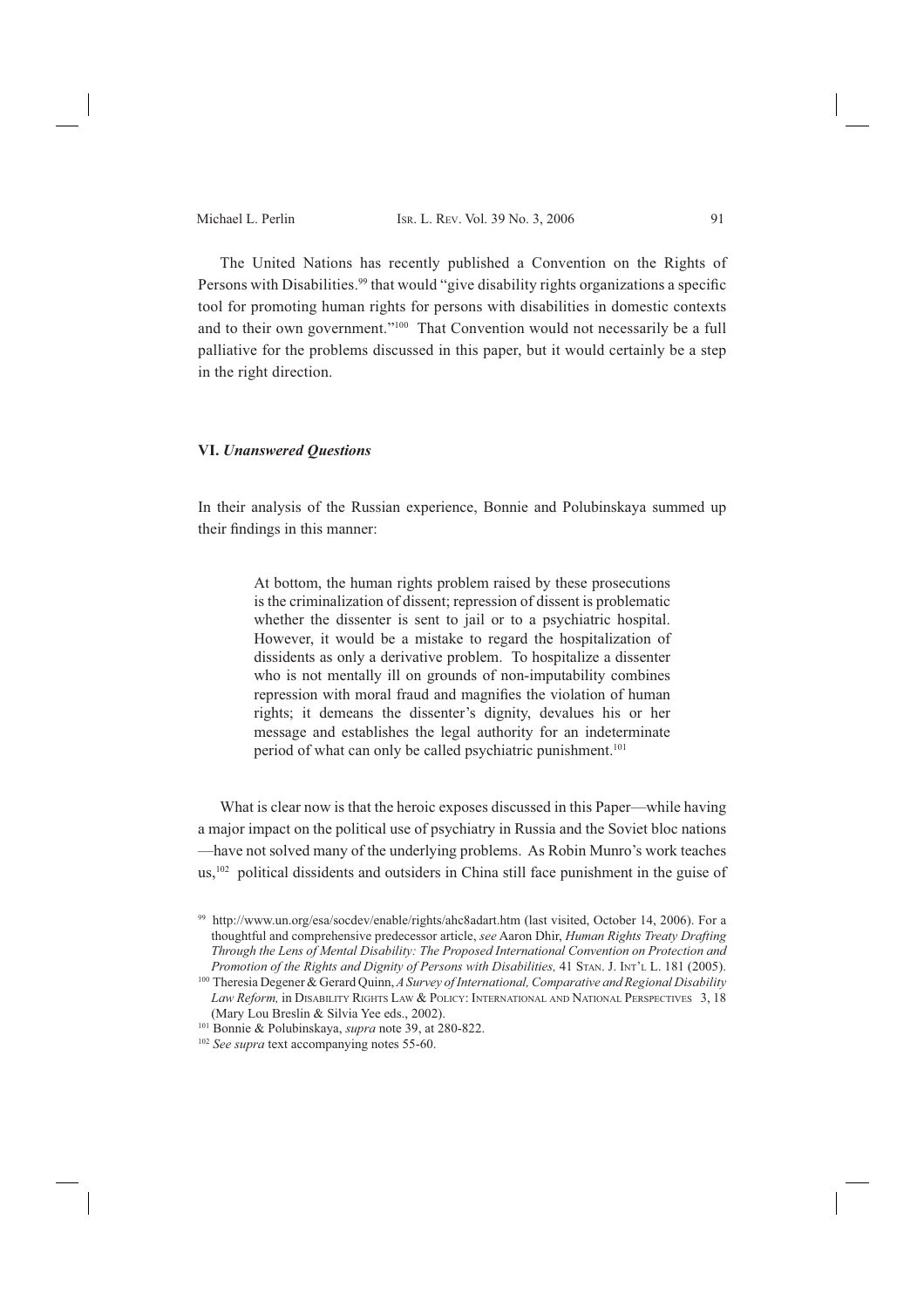psychiatric hospitalization. And, moreover, the amelioration of conditions in Russia, while certainly more than cosmetic, have done little or nothing to improve the plight of those persons institutionalized for *non*-political reasons in many of the former Soviet bloc nations.<sup>103</sup> I believe that the universality of sanism is, in large part, responsible for this situation. In short, the publicity and attention that focused on the political misuses of state psychiatry resulted in discrete amelioration in one area (the treatment of psychiatric "political prisoners" in Russia). But this amelioration did not extend to: 1) "political prisoners" elsewhere, and, 2) *non*-political residents of state psychiatric facilities in these same nations.

Having said this, I believe that this overview leaves many unanswered questions.

I will briefly address them in the hopes that they will now be added to others' research agendas. First, has the political use of psychiatry is (or has been) limited to nations with a history of totalitarian governments?

It should not surprise anyone that there is also a history of such political use of psychiatry in the United States against important political and cultural figures. Ezra Pound, Alger Hiss, General Walker and others were removed from public prominence through hospitalization.<sup>104</sup> Were cases like this were sui generis, or are they more typical than might be expected? Notes Professor Alexander on this point: "There are a number of other cases of politically prominent figures who were disposed of behind the bars of institutions but, as in the other forms of alleged madness, the bulk of those disposed of have been relatively powerless."105 The hands of the authorities in the United States have, historically, been far from clean.

Second, If the excesses described by Profs. Bonnie and Polubinskaya have substantially ceased, do admissions to psychiatric institutions in the former Soviet Union now comport with due process?

 A recent case in the Soviet Republic of Karelia suggests that this is far from so.106 There, a local court found that a patient, one who had spent nearly two months in the

<sup>103</sup> *See e.g.,* Lewis, *supra* note 82, at 293-294, and *see infra* text accompanying notes 106-112.

<sup>104</sup> *See* George Alexander, *Big Mother: The State's Use of Mental Health Experts in Dependency Cases* 24 , PAC. L.J. 1465, 1475 (1993); *see also* JONAS ROBITSCHER, THE POWERS OF PSYCHIATRY, 104-109 (1980).

<sup>105</sup> Alexander, *supra* note 104, at 1475.

<sup>&</sup>lt;sup>106</sup> Available at http://www.mdac.info/news reports/news reports.htm (last visited September 25, 2006).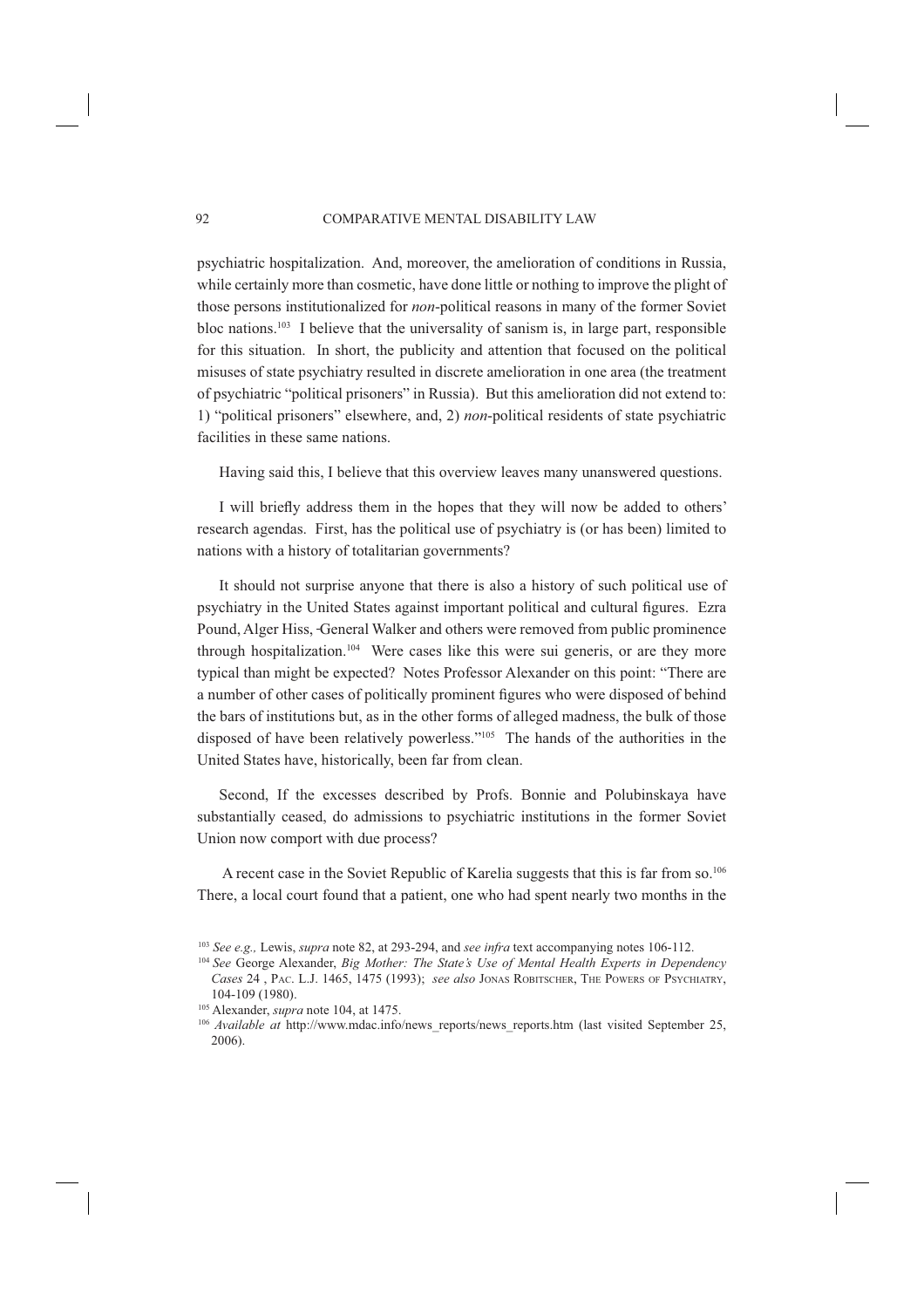# Michael L. Perlin Isr. L. REV. Vol. 39 No. 3, 2006 93

hospital after being coerced to sign a "voluntary" consent form,<sup>107</sup> had been denied her statutory right to appear before the court in person, contrary to local law.<sup>108</sup> A contemporaneous report of the Mental Disability Advocacy Center concluded that "people with mental health problems in Russia endure humiliating and degrading treatment regarding access to and use of toilet facilities in psychiatric institutions, [and that] facilities ... provided to patients suffer such a lack of privacy that patients experience extreme anxiety and humiliation having to endure such conditions."109 Even more recently, lawyers from the Mental Disability Advocacy Center have appealed to the UN Special Rapporteur on Torture and the UN Working Group on Arbitrary Detention to intervene in the case of Pavel Shtukaturov who, they allege, is being involuntarily detained, denied the right to meet with his attorney and is apparently being punished and intimidated by hospital authorities for applying to the European Court of Human Rights.<sup>110</sup> The earlier problems, plainly, have not been resolved.<sup>111</sup> As Bonnie concludes, "The challenge of mental health reform in Russia and the other former Soviet states is a daunting one."112

Third, each year, China becomes more and more important to the world's economy. What impact has that had—and will it have—on the conditions Prof. Munro describes?

As discussed above, it appears that the problems raised in Munro's article are still serious ones.<sup>113</sup> Bonnie, for one, is pessimistic about the likelihood of ameliorative reform, in large part because of what he perceives as Western disinterest: "In the

<sup>107</sup> On the question of whether "voluntary" admissions are, in fact, voluntary, *see* 1 PERLIN, *supra* note 3, § 2C-7.2, at 482-83, discussing Stanley Herr, *Civil Rights, Uncivil Asylums and the Retarded,* 43 U. C<sub>IN.</sub> L. R<sub>EV</sub>. 679, 722 (1974), (distinction between voluntary and involuntary often "illusory,") and David B. Wexler, *Foreword: Mental Health Law and the Movement Toward Voluntary Treatment,* 62CAL. L. REV. 671, 676 (1974), (distinctions between voluntary and involuntary hospitalization often "murky.").

<sup>108</sup> Article 34 of Law on Psychiatric Care, and Article 304 of The Civil Code of the Russian

Federation. 109 *Available at* http://www.mdac.info/documents/MDAC%20Shadow%20Report%20on%20Estonia % 20for% 20HRC%202003 (last visited September 25, 2006).

<sup>110</sup> Email from Oliver Lewis, legal director, MDAC (February 28, 2006) (on file with Author).

<sup>111</sup>*See also, e.g.,* http://www.mdac.info/documents/PR\_RuAppealCourt\_20051216\_eng.pdf (press release, last visited September 20, 2006) "Russian Appeal Court Declares State's Denial to Provide Services to Children with Disabilities Unlawful;" http://www.mdac.info/documents/PR\_SvRussia\_ 20050804\_eng.pdf (press release last visited September 20, 2006) Russia's guardianship system challenged at the European Court of Human Rights."

<sup>112</sup> Bonnie, *supra* note 4, at 142.

<sup>113</sup> *See supra* text accompanying notes 85-87.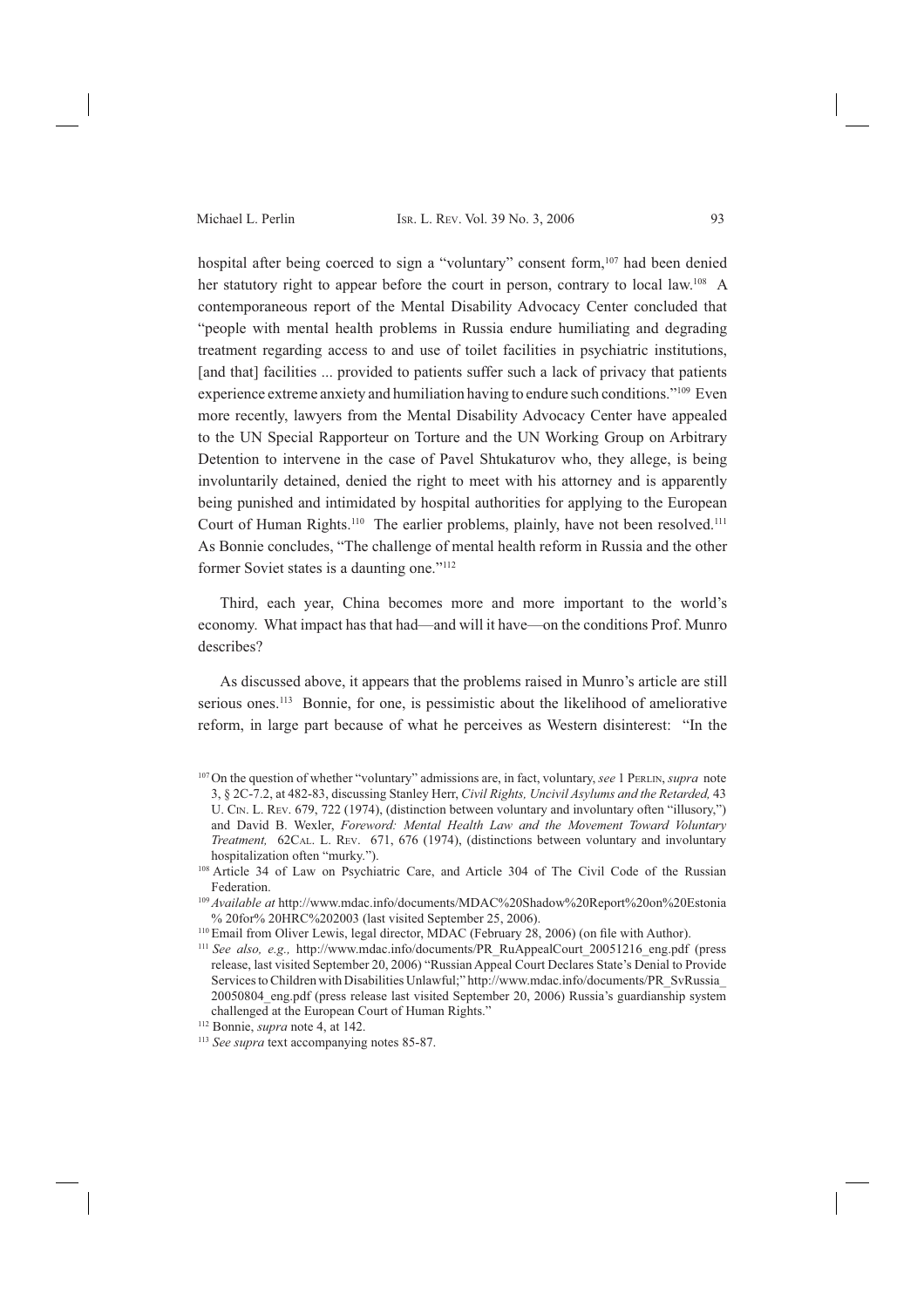case of China, the international community does not appear to be willing to press the regime on human rights, and therefore the path toward ending political abuse will not be through political liberalization."114 A recent expose in *the New York Times* tells us that the use of state psychiatry as a tool of political repression continues unabated in China.115 This is, in short, *not* a problem that has disappeared since Bonnie expressed pessimism on this subject some six years ago.

 Fourth, if all nations provided top-flight legal services to persons institutionalized because of mental disability, would these problems disappear?

The development of mental disability law in the United States tracks—inexorably and almost absolutely—the availability of appointed counsel to persons facing commitment to psychiatric institutions, to those being treated in such institutions, and to those seeking release from such institutions.<sup>116</sup> Without the availability of such counsel, it is virtually impossible to imagine the existence of the bodies of involuntary civil commitment law, right to treatment law, right to refuse treatment law, or any aspect of forensic mental disability law that are now taken for granted.117 Similarly, especially in the area of involuntary civil commitment law, the presence of regular and on-going judicial review has served as a bulwark of protection against arbitrary state action.<sup>118</sup>

Put simply, none of these protections—accessible, free counsel, and regular judicial review–—is present in most of the world's mental disability law systems.119 It is rare

<sup>114</sup> Bonnie, *supra* note 4, at 143. Rather, he sees Chinese psychiatry as the key to amelioration: "Instead, the only available path, in the short term, is through, Chinese psychiatry, using the collegial pressure of international psychiatric and medical organizations." *Id.*

<sup>115</sup> Joseph Kahn, *Sane Chinese Put in Asylum, Doctors Find*, N.Y. TIMES, March 17, 2006. ("Dutch psychiatrists have determined that a prominent Chinese dissident who spent 13 years in a police-run psychiatric institution in Beijing did not have mental problems that would justify his incarceration, two human rights groups said Thursday.")

<sup>116</sup>*See generally,* 1 PERLIN, *supra* note 3, § 2B-1 to §2B-15, at 191-292; *see also, e.g.,* Michael L. Perlin, *Fatal Assumption: A Critical Evaluation of the Role of Counsel in Mental Disability Cases,* 16 LAW & HUM. BEHAV. 39 (1992); Perlin, *Lepers and Crooks, supra* note 95; Perlin, *Best Friend, supra* note 95. In this context, *see* especially, *id.* at 738, discussing the "meaningful and complex performance standards for counsel in such cases," set by the Montana Supreme Court in *In re the Mental Health of K.G.F.*, 29 P.3d 485 (Mont. 2001).

<sup>117</sup>*See, e.g.,* 2 PERLIN, *supra* note 3, at ch. 3; PERLIN, *supra* note 7, at ch. 2.

<sup>118</sup>*See, e.g.,* 1 PERLIN, *supra* note 3§ 2B-12, at 271-73 and *see* MDAC REPORT, *supra* note 83,4.1.2 §. ii )Lack of Clear Procedures for Judicial Review of Involuntary Civil Commitment Applications) ("reporting on lack of periodic review of commitment findings in Kyrgyz Republic.")

<sup>119</sup> *See* PERLIN, *supra* note 7.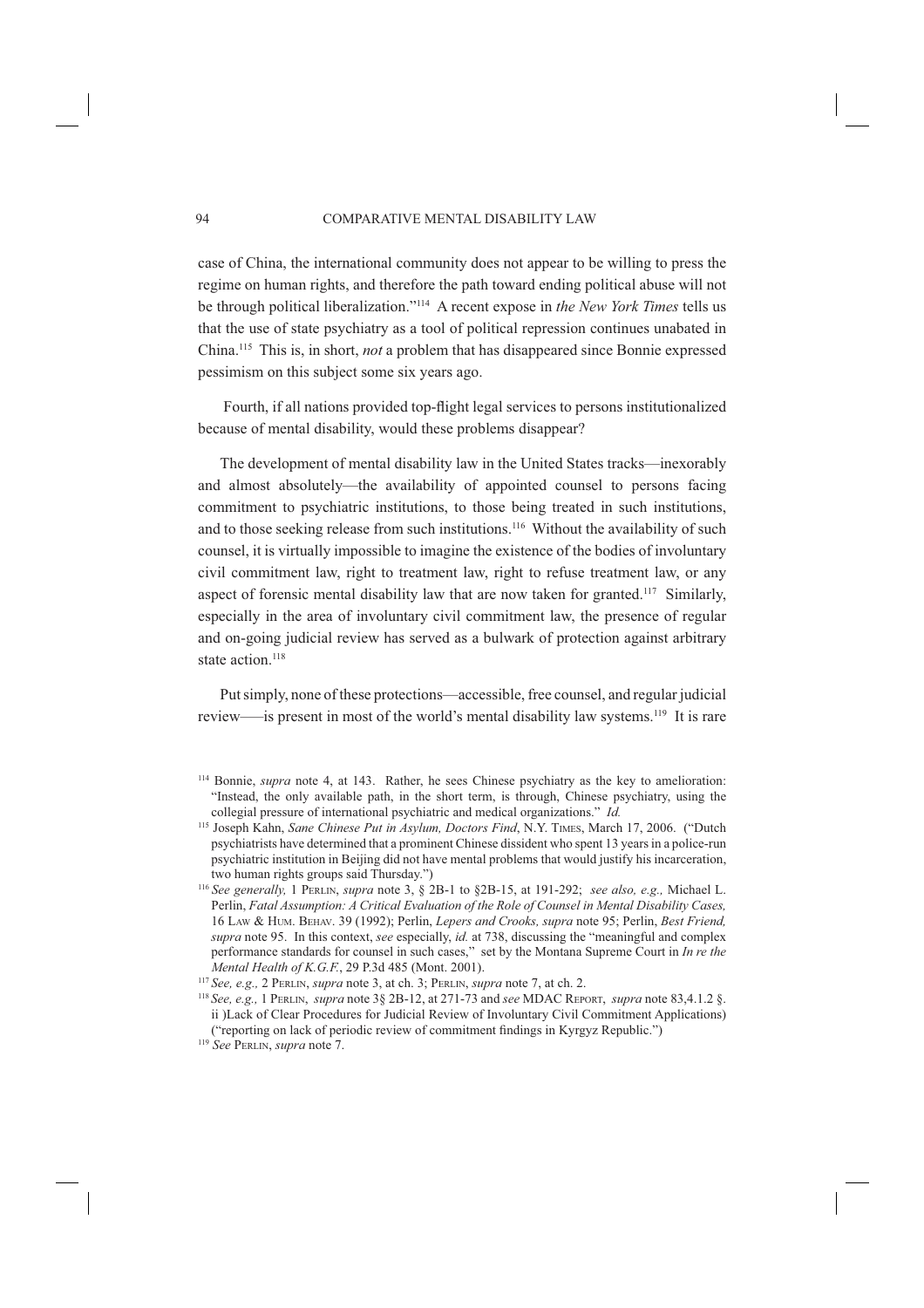# Michael L. Perlin Isr. L. REV. Vol. 39 No. 3, 2006 95

for even minimal access to counsel to be statutorily (or judicially) mandated, and, even where counsel *is* legislatively ordered, it is rarely provided. Moreover, the lack of meaningful judicial review makes the commitment hearing system little more than a meretricious pretext. The task, as Professor Bonnie has indicated, is "daunting,"120 and the absence of these safeguards suggest that promises of authentic reform may, in practice, still be largely illusory.

Fifth, to what extent do these issues "matter" to the political leaders of the nations in question, and to what extent is it likely that the attitudes of such leaders are likely to change?

The revelations of the misuse of state psychiatry in Russia attracted local and world attention in the years soon after the dissolution of the former Soviet Union.<sup>121</sup> The recent issuance of a report by Mental Disability Rights International (MDRI) excoriating Turkey for its "barbaric" widespread use of electroconvulsive or "shock" treatment (ECT) on psychiatric patients–—as young as 9 years old—without the accompanying use of anesthesia<sup>122</sup> has come to be an issue in the debate over that nation's application to become a member of the European Union,<sup>123</sup> and that application has apparently given some leverage to those disability rights group that seek to have such practices banned.<sup>124</sup>

- <sup>121</sup> *See* Bonnie & Polubinskaya, *supra* note 39.
- <sup>122</sup> BEHIND CLOSED DOORS: HUMAN RIGHTS ABUSES IN THE PSYCHIATRIC FACILITIES, ORPHANAGES AND REHABILITATION CENTERS OF TURKEY (2005), *available at* www.mdri.org/projects/turkey (last visited September 25, 2006).
- <sup>123</sup>*See European Union Calls on Turkey to Improve Rights of People with Mental Disabilities,*  reprinted at http://www.disabilityworld.org/12-01\_06/mdriturkey.shtml (last visited September 25, 2006).

It is extremely important that the EU has raised concerns about the human rights of people with disabilities in Turkey," said Eric Rosenthal, Executive Director of Mental Disability Rights International. "Abuses that take place behind the closed doors of institutions are all too often overlooked by the public and international oversight bodies. By raising these concerns, the EU report ensures that egregious abuses against children and adults with mental disabilities will be taken into account as Turkey applies for EU accession.

*See also,* Craig Smith, *Abuse of Mentally Ill Is Reported in Turkey*, N.Y. TIMES, Sept.28, 2005:

The report, by Mental Disability Rights International, an advocacy group based in Washington, is likely to complicate the EU talks because many European officials are already wary of letting Turkey join the Union and will use any evidence that the country falls short of European standards to argue against its membership. But the authors of the

<sup>120</sup> Bonnie, *supra* note 4, at 142.

<sup>124</sup> *See* http://www.mdri.org/projects/turkey/MDRI\_EU\_PressRelease.pdf (last visited September 25, 2006):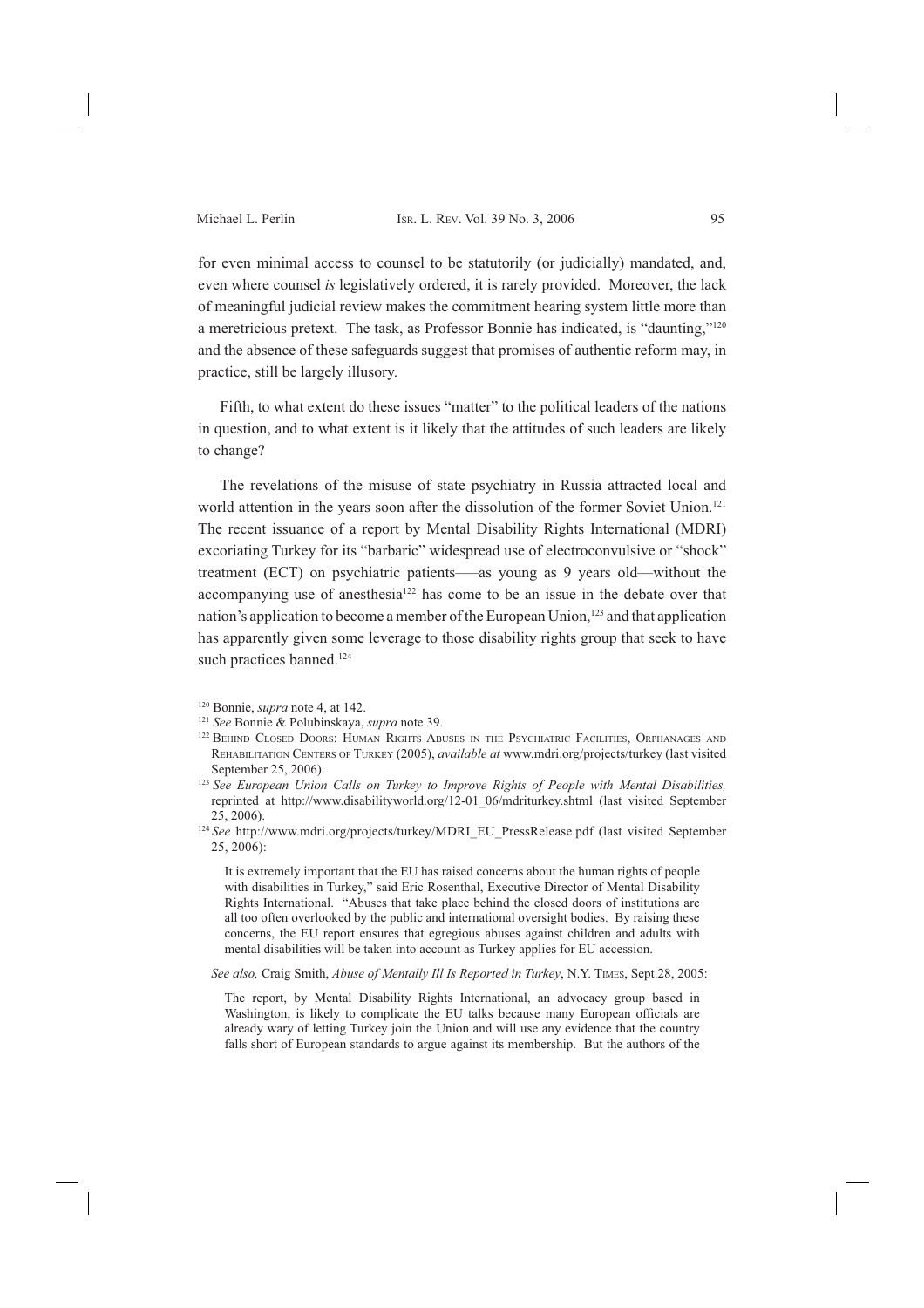These examples aside, however, this issue certainly does not appear high on the agenda of the most pressing social issues in the nations discussed in this paper, notwithstanding the fact that many of these practices (if not all) appear to be gross violations of international human rights.<sup>125</sup> The early works by Professor Alexander,<sup>126</sup> the exposes by Munro<sup>127</sup> by Bloch and Reddaway,<sup>128</sup> the research by Bonnie (alone<sup>129</sup>) and with Polubinskaya,130 and later work (still very much ongoing) by MDRI and MDAC131 have performed a remarkable public service in highlighting these abuses and by carefully demonstrating how these nations in question, consistently and unremittingly, have violated (and continue to violate) international law.

The two topics on which I have focused in this paper—the political use of state psychiatry and the wretched conditions in which "nonpolitical" individuals are held and treated in state psychiatric facilities—cannot be understood as two discrete and unrelated issues. They are connected in very important ways, and it is critical that we understand that connection.

The Russian state (and other Soviet bloc nations) used (and China continues to use) state psychiatry as a means of silencing dissidents for multiple reasons: so as to allow the state to circumvent the (minimal) procedural safeguards that would have to attend a criminal trial; to allow for indefinite confinement, and to stigmatize and thus discredit potential political threats.<sup>132</sup> The very same states treat patients in public psychiatric hospitals in ways that utterly fail to meet minimal standards of human decency, and that violate the MI Principles<sup>133</sup> by means that avoid procedural safeguards (as to fair hearing and periodic review), $134$  and freely perpetuate these actions because the persons who are institutionalized are stigmatized as a result of

report hope that the pressure will bring a quick end to the worst abuses. "We realized Turkey was a great opportunity for using that process to have some influence," said Eric Rosenthal, Mental Disability Rights International's founder...

- <sup>131</sup> *See supra* notes 93 & 122 (MDRI), and notes 83, 106, & 118 (MDAC).
- <sup>132</sup> *See* Bloch & Reddaway, *supra* note 29, at 152.

<sup>125</sup> *See* PERLIN, *supra* note 7, at ch. 8.

<sup>126</sup> *See* Alexander, *supra* note 1; Alexander, *supra* note 104.

<sup>127</sup> *See* Munro, *supra* note 55.

<sup>128</sup> *See* BLOCH & REDDAWAY, *supra* note 27; BLOCH & REDDAWAY, *supra* note 28; Bloch & Reddaway, *supra* note 29.

<sup>129</sup> *See* Bonnie, *supra* note 4; Bonnie, *supra* note 39.

<sup>130</sup> *See* Bonnie & Polubinskaya, *supra* note 39.

<sup>133</sup> *See generally supra* note 74, and *see e.g.,* cases cited in Gostin & Gable, *supra* note 37; Rosenthal & Rubenstein, *supra* note 12, and Rosenthal & Sundra, *supra* note 49, *passim.*

<sup>134</sup> *See supra* note 118.